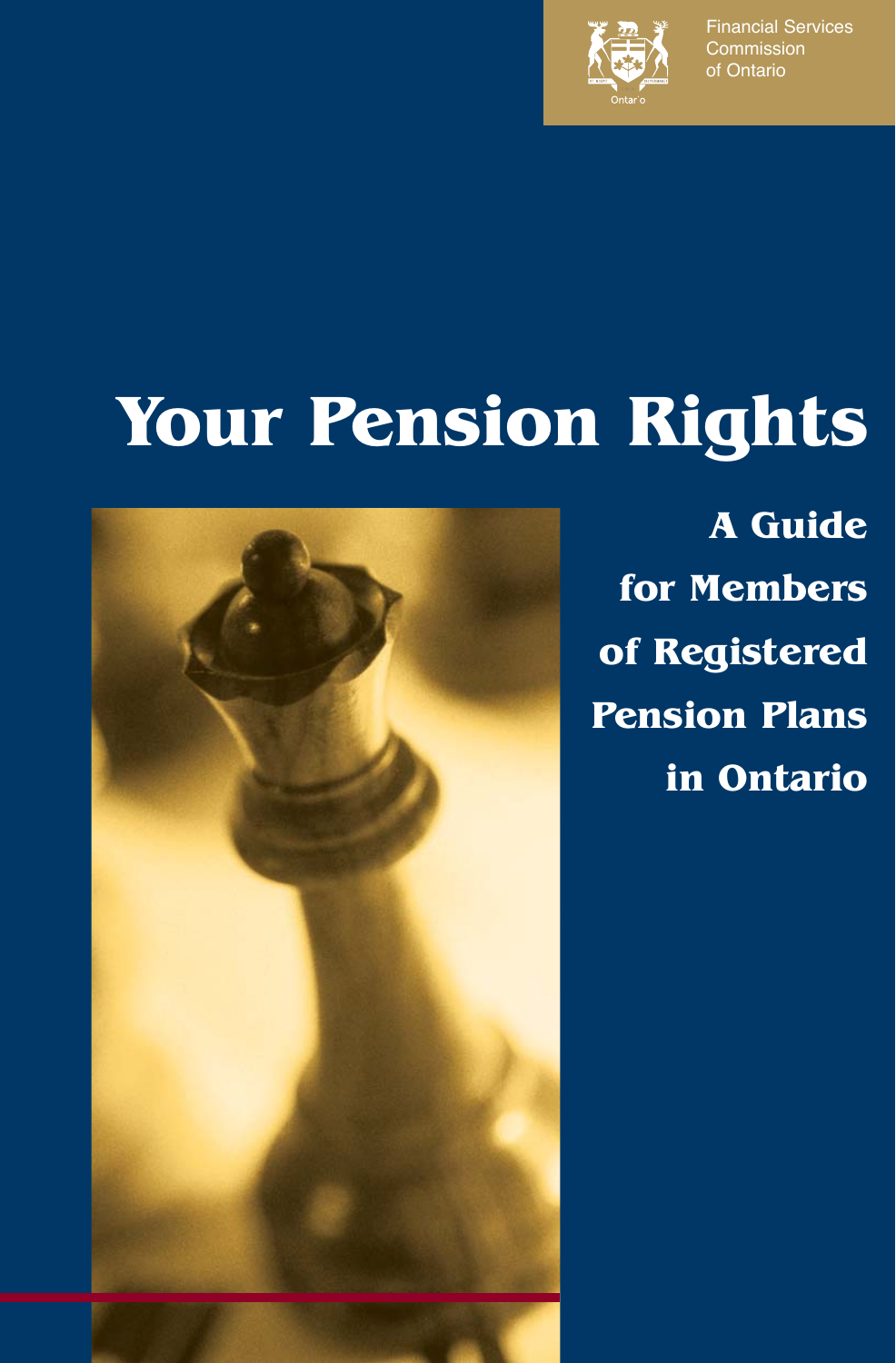

# **About the Financial Services Commission of Ontario**

The Financial Services Commission of Ontario (FSCO) is an arm's-length agency of the Ontario Ministry of Finance, and is responsible for, among other things, the administration and enforcement of the Ontario *Pension Benefits Act*  (PBA) and regulations.

#### **FSCO:**

- $\blacksquare$  registers new pension plans and pension plan amendments;
- processes required filings by plan administrators;
- $\blacksquare$  monitors the financial status of pension plans;
- administers the Pension Benefits Guarantee Fund (PBGF) and collects PBGF assessments;
- investigates alleged breaches of the PBA and regulations and takes enforcement action when required; and
- $\blacksquare$  responds to inquiries and complaints from pension plan members.

For more information about our services, visit FSCO's website at www.fsco.gov.on.ca, or call our Contact Centre at:

| Telephone:     | $(416)$ 250-7250 |
|----------------|------------------|
| Toll-free:     | 1-800-668-0128   |
| TTY:           | $(416)$ 590-7108 |
| TTY toll-free: | 1-800-387-0584   |

### **Canadian Association of Pension Supervisory Authorities**

FSCO is the Ontario member of the Canadian Association of Pension Supervisory Authorities (CAPSA).

CAPSA is a national interjurisdictional association of pension supervisory authorities whose mission is to facilitate an efficient and effective pension regulatory system in Canada. CAPSA discusses pension regulatory issues of common interest and develops policies to further the simplification and harmonization of pension law across Canada.

For more information on CAPSA, visit the association's website at www.capsa-acor.org.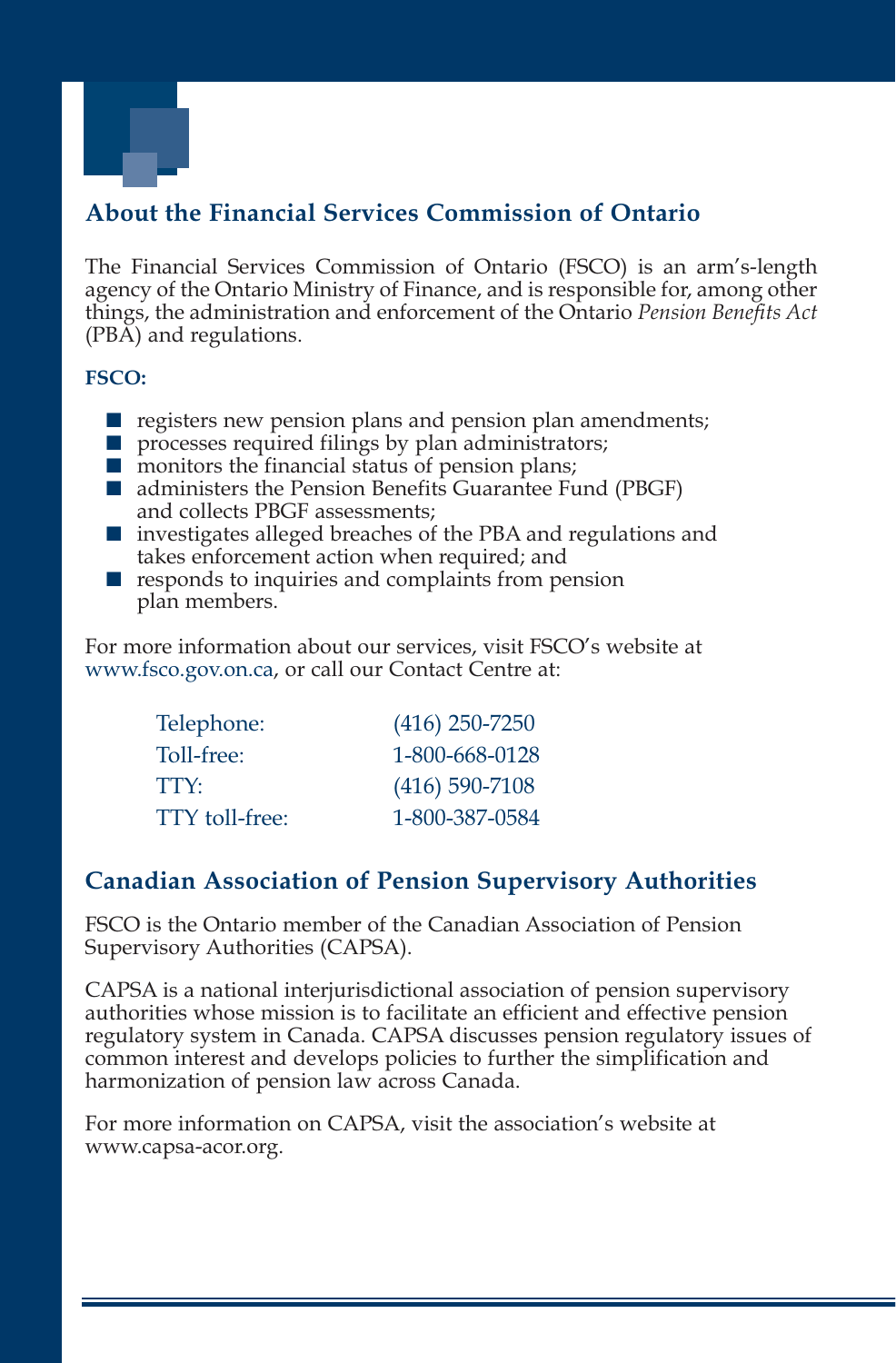# **What's in This Brochure**

| <b>Publicly-Administered Pension Arrangements</b>  |
|----------------------------------------------------|
|                                                    |
| Types of Registered Pension Plans 4                |
|                                                    |
|                                                    |
|                                                    |
| Vesting and Locking in of Pension Benefits11       |
|                                                    |
|                                                    |
| <b>Locked-in Retirement Savings Arrangements</b>   |
|                                                    |
|                                                    |
| Wind up (or Partial Wind up) of a Pension Plan21   |
| Pension Benefits Guarantee Fund (PBGF) 23          |
|                                                    |
| Registration of Pension Plan Amendments 24         |
| <b>Information Rights for Pension Plan Members</b> |
|                                                    |
| Other Legislation Affecting Pension Benefits  27   |
| Pension Splitting on Marriage Breakdown28          |
|                                                    |
| FSCO's Pension Plan Information Access30           |
|                                                    |
| Questions About Personal Financial Matters31       |
|                                                    |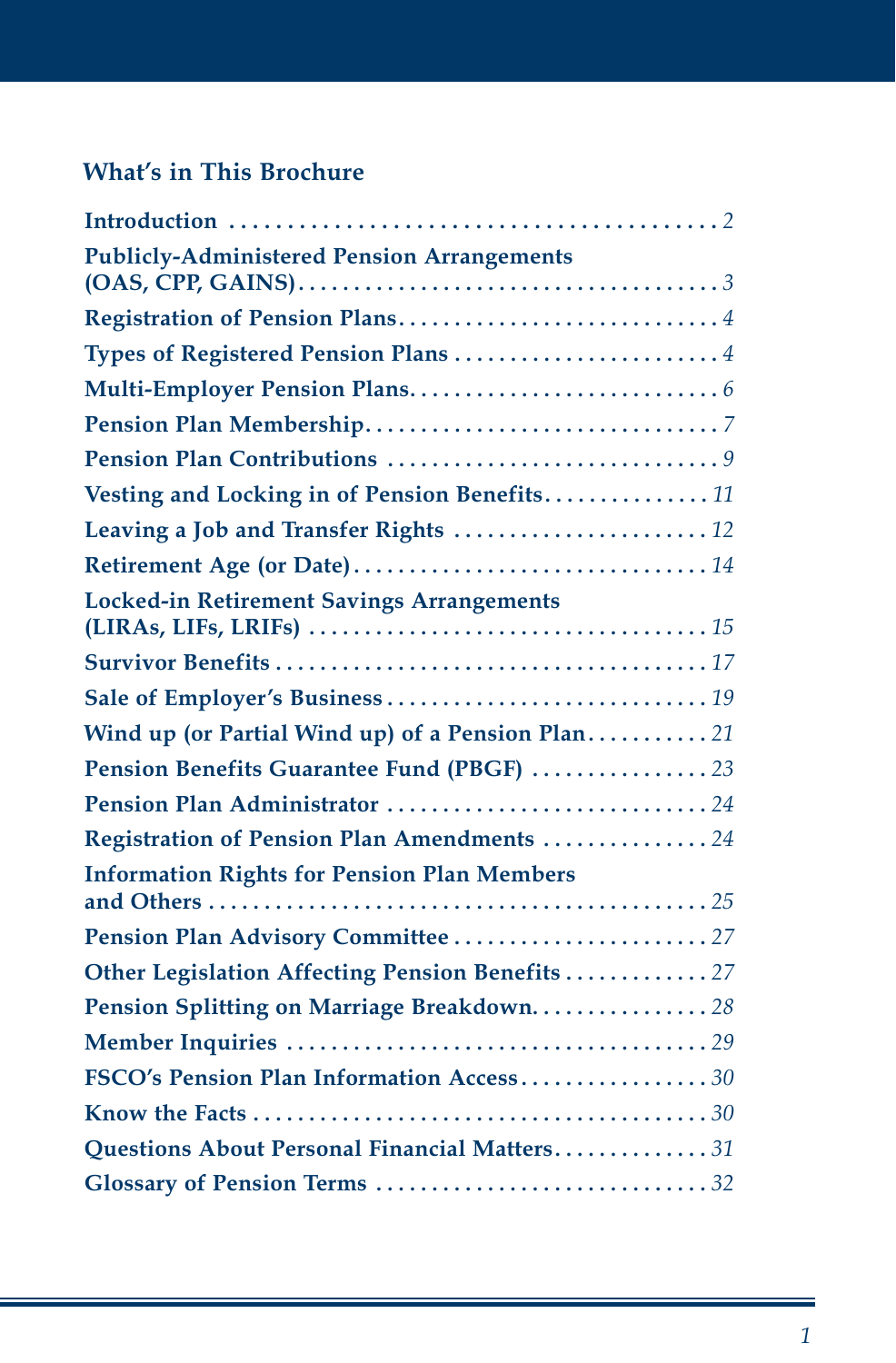

# **Introduction**

The retirement income system in Canada is a blend of mandatory and voluntary arrangements, and responsibility for the provision of retirement income is shared among governments, employers, unions and individuals. The three main sources of retirement income are:

- Publicly-administered pension arrangements These include the federal Old Age Security Program (OAS), the Guaranteed Income Supplement (GIS) and the Canada Pension Plan (CPP), all administered by Social Development Canada (SDC), and the Quebec Pension Plan (QPP), administered by the Quebec Pension Board. In Ontario, there is also the Guaranteed Annual Income System (GAINS), administered by the Ontario Ministry of Finance.
- $\blacksquare$  Employment pension plans These plans are usually established by employers or through collective bargaining, and include registered pension plans (the subject of this brochure) and other types of retirement savings plans such as group Registered Retirement Savings Plans (RRSPs) and Deferred Profit Sharing Plans (DPSPs).
- Personal retirement savings Personal savings may include tax-deferred arrangements such as RRSPs and Registered Retirement Income Funds (RRIFs) as well as other forms of savings.

This brochure deals with **registered pension plans**. There is no general requirement that employers provide pension plans for their employees, but once a pension plan is established, it must comply with federal tax law and the applicable federal or provincial pension legislation. Members of registered pension plans who work in Ontario are covered by the *Pension Benefits Act*  (PBA) and regulations, unless they work in federally regulated industries such as banking, telecommunications or airline transportation (pension plans in those industries are covered by federal law, administered by the Office of the Superintendent of Financial Institutions). Ontario's PBA sets minimum standards for registered pension plans.

This brochure attempts to explain the minimum standards that apply to registered pension plans in Ontario. This brochure is not a legal document or a guide to the details of any particular pension plan. These plans vary in the benefits they provide to employees, and some offer more than what the minimum legal standards require. For details about your specific plan, please contact your plan administrator.

In a publication of this sort, it is difficult to avoid technical terms entirely. For your reference, a glossary of terms appears at the end.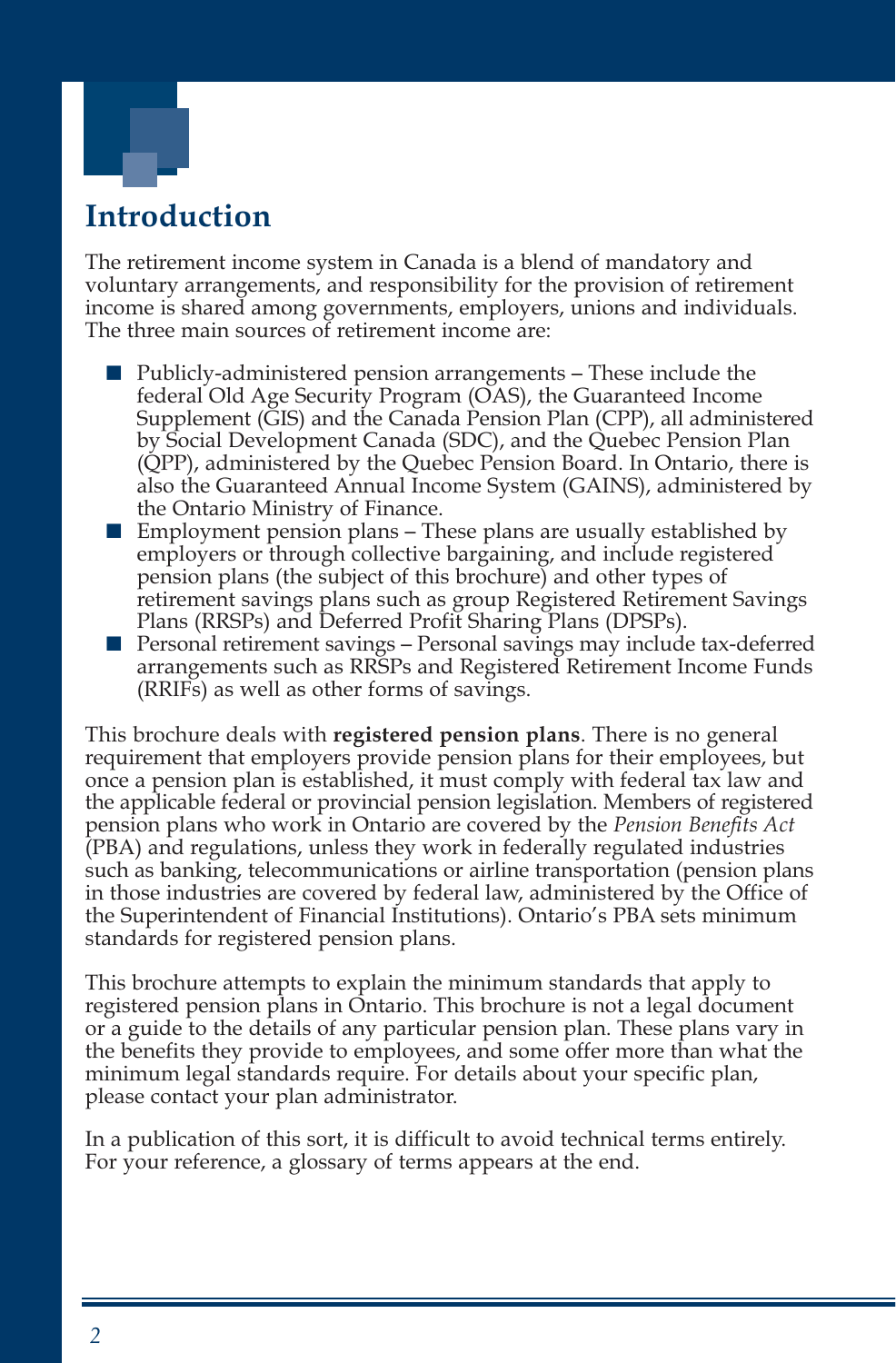# **Publicly-Administered Pension Arrangements (OAS, CPP, GAINS)**

# **Old Age Security Program (OAS)**

The OAS is a monthly pension that is paid to people who are age 65 or older and meet the residency and maximum income requirements. The Government of Canada also provides the Guaranteed Income Supplement (GIS), which is a family-income tested benefit that goes to low-income OAS pensioners. Allowance benefits are also available to low-income 60 to 64 year olds who are spouses or surviving spouses of GIS recipients.

### **Canada Pension Plan (CPP)**

The CPP provides benefits to those individuals who contributed to the plan while they were working. The amount that is paid when an individual retires, or becomes disabled or dies, depends on how much and for how long that individual contributed to the CPP. The federal and provincial governments jointly manage the CPP, which operates in every province and territory except Quebec, which has a similar pension plan, the Quebec Pension Plan (QPP).

For more information about the OAS and CPP, visit the Social Development Canada (SDC) website at www.sdc.gc.ca, or call the SDC toll-free at:

1-800-277-9914 (English) 1-800-277-9915 (French) 1-800-255-4786 (TTY/ATS)

### **Ontario Guaranteed Annual Income System (GAINS)**

If you are receiving an OAS pension and meet the Ontario residency and maximum income requirements, you may be eligible to receive an additional payment from GAINS, a program administered by the Ontario Ministry of Finance.

**For more information** about GAINS, visit the Ministry of Finance website at www.fin.gov.on.ca, or call the Ministry toll-free at:

1-800-263-7965 (English) 1-800-668-5821 (French) 1-800-263-7776 (TTY/ATS)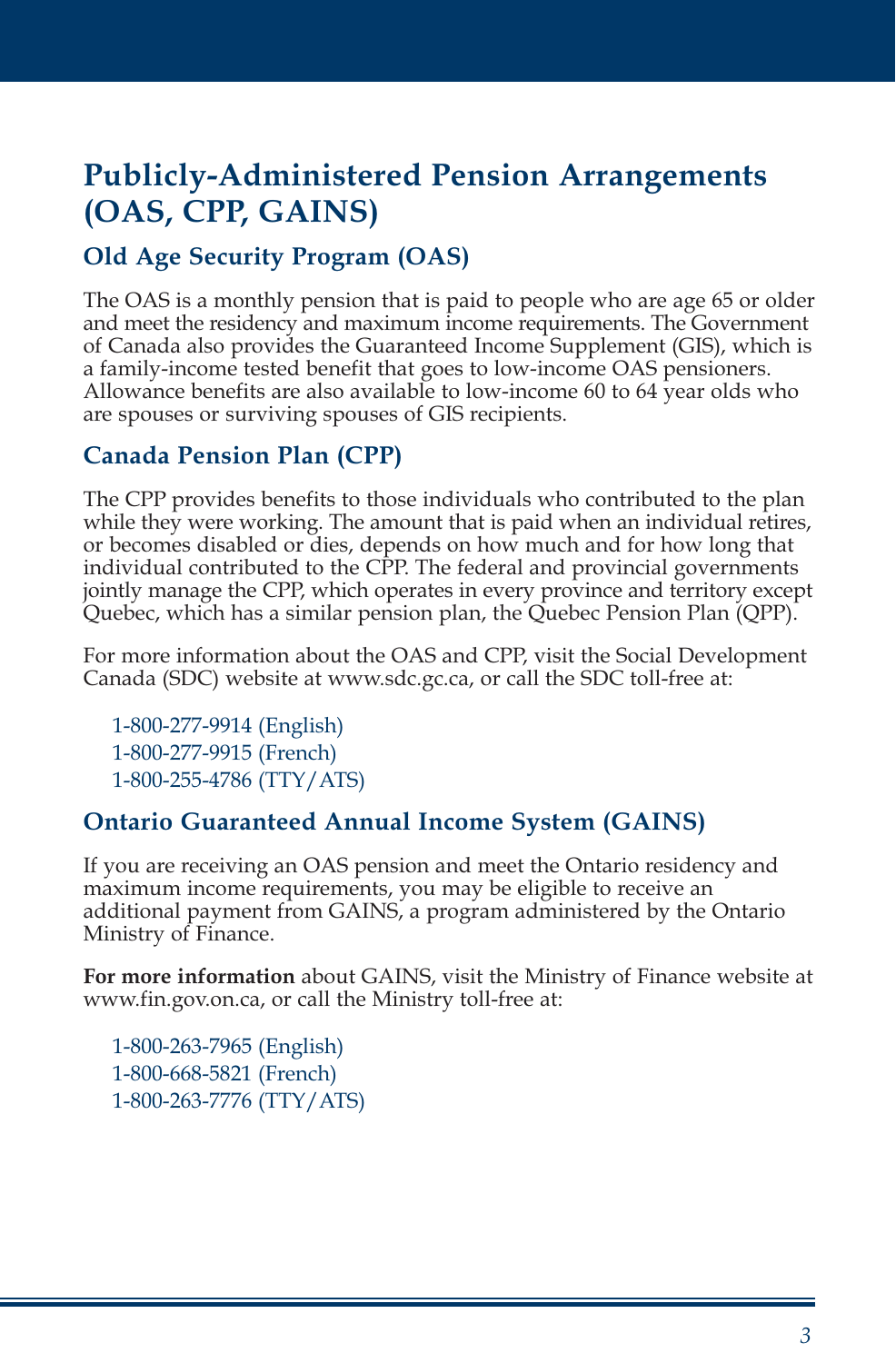

# **Registration of Pension Plans**

When a pension plan is established, a number of documents are needed to create and support the plan. A plan text is prepared which describes, for example, who is eligible to join the plan and under what conditions, the rights and obligations of the members of the plan, the manner in which pension benefits will be calculated and how the pension plan is to be funded. There will also be trust agreements or insurance contracts related to the pension plan fund. The pension plan fund holds the assets of the pension plan.

The PBA requires that all pension plans be registered with FSCO and that all of the documents which create and support a pension plan be filed with FSCO when an application to register is made. An application must be made within 90 days of the establishment of a plan.

# **Types of Registered Pension Plans**

Registered pension plans can be divided into two main types: defined benefit plans and defined contribution (or money purchase) plans. Some employers offer a combination of these two types of plans – often known as "hybrid" plans. It is important that you know which type of plan you have because this affects the kind of pension benefits you receive.

### **Defined benefit (DB) pension plans**

In a DB pension plan, the pension benefit you receive at retirement is determined or "defined" by a formula that is usually based on your years of service and/or earnings. Different types of formulas can be used to calculate a member's benefit. The formula used in your plan should be described in the pension plan documents you receive when you are hired or become eligible to join the plan.

The most common types of benefit formulas used in DB plans are:

- Final (or best) average earnings formula the benefit is normally based on the member's average earnings over the last (or highest paid) years of employment and total years of service. *For example: 1.5% of average earnings over the last 5 years of employment x total years of service.*
- Career average earnings formula the benefit is normally based on the member's earnings over the entire period of plan membership. *For example: 1.5% of your total earnings.*
- Flat benefit the benefit is normally based on a fixed dollar (or flat) amount for each year of service, regardless of the member's individual level of earnings. *For example: \$40 per month per year of service.*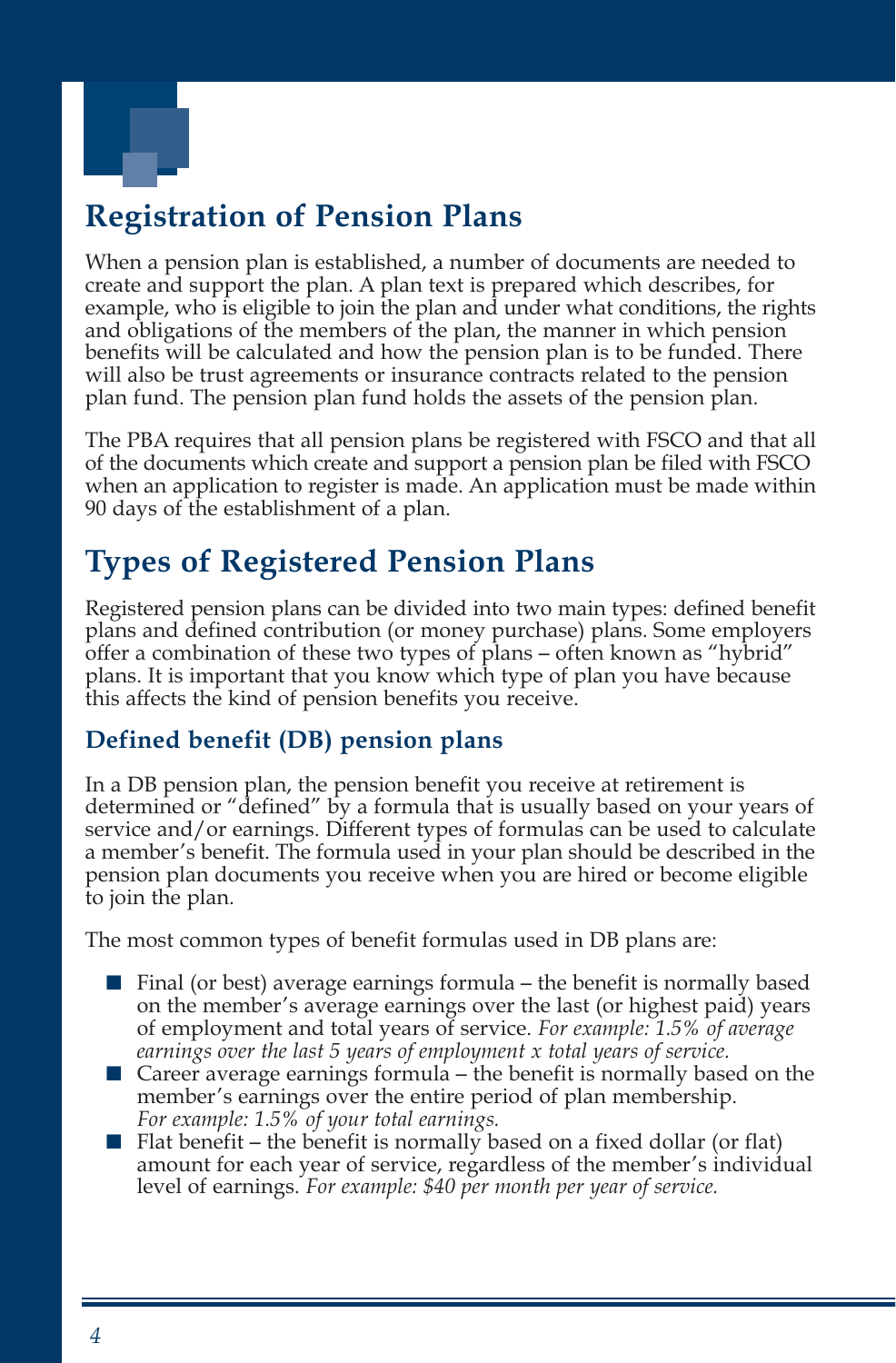In addition to the basic benefit (that is, the amount determined by the formula), DB plans may provide additional benefits such as disability benefits, bridging benefits, indexation and plant closure benefits.

#### **Defined contribution (DC) pension plans (also known as money purchase plans)**

In a DC pension plan, it is the contribution rather than the benefit that is "defined". The employer regularly contributes a specified amount of money (usually a fixed percentage of your earnings) to an individual plan account that is set up in your name. Employee contributions (if required), any additional voluntary contributions (if allowed) and any interest or other investment earnings are also credited to this account.

If you are a member of a DC plan, you will not know the value of your pension until you retire because it will depend on a number of factors, including the amount of contributions made by your employer and by you, the investment earnings on those contributions and, if you purchase a life annuity with the money in your DC account, the annuity rates in effect when you retire. The annuity rates that are applied to purchase life annuities (or life pensions) are based on long-term interest rates.

Some DC plans allow members to make investment choices for their individual DC accounts, although the plan usually provides a limited number of options from which these choices can be made. In other DC plans, the plan administrator is responsible for the investment decisions. In all cases, the investments must comply with the rules set out in pension legislation and the federal *Income Tax Act*.

If your plan allows you to make investment choices, it is important that you make informed decisions, since these will affect the ultimate amount of your pension. The law does not set out the type of information and investment options you should receive, but at minimum your plan administrator should provide you with:

- sufficient information to make informed investment decisions:
- investment options that allow diversification; and
- $\blacksquare$  regular statements that show how investments are performing.

DC plans are also called money purchase plans because the money in the account is usually used to purchase a life annuity at retirement. To obtain a life annuity, the money in your DC account is paid to an insurance company that guarantees the payment of a pension (usually in fixed monthly amounts) for your lifetime. Under Ontario's pension legislation, two special kinds of locked-in Registered Retirement Income Funds (RRIFs) are alternatives to the life annuity: Life Income Funds (LIFs) and Locked-in Retirement Income Funds (LRIFs).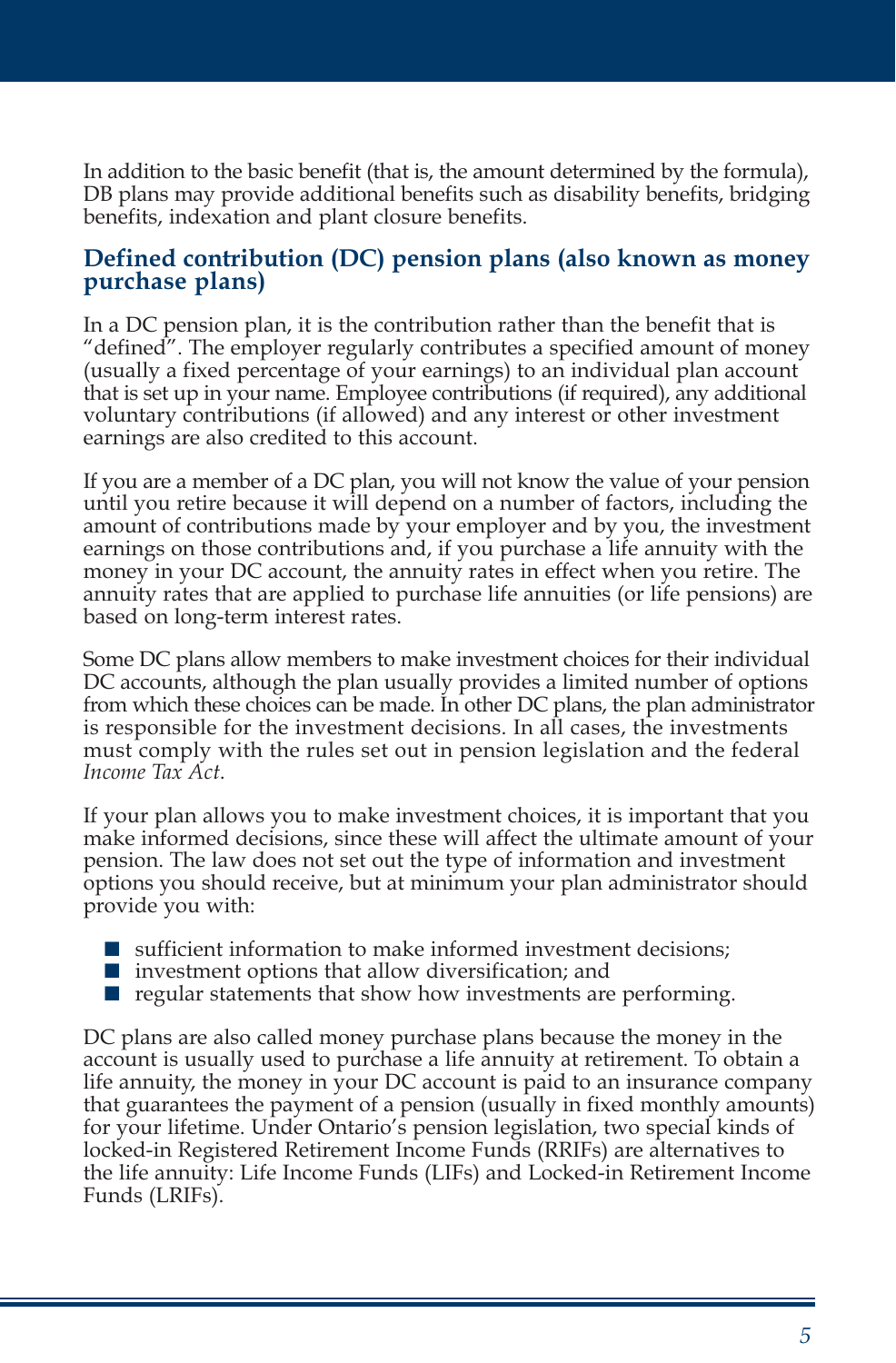

# **Multi-Employer Pension Plans**

Multi-employer pension plans (MEPPs) are a distinct type of registered pension plan that may be established by agreement (usually a collective agreement), statute or municipal bylaw. MEPPs allow two or more unrelated employers to contribute to a single pension plan fund and recognize a member's service with all of the participating employers when determining that member's pension benefits. MEPPs can be DB or DC or hybrid pension plans.

MEPPs are most often established in unionized industries, where individuals tend to move frequently among employers or are employed by a succession of small- to medium-sized businesses, for example, in the construction trades. In many cases, MEPPs are sponsored or administered by a trade union.

Typically, a collective agreement requires each participating employer to contribute a fixed amount to the pension fund based on the hours worked by each employee. Although a collective agreement can also establish the benefit level for members, it is usually the board of trustees administering the MEPP that determines the benefit level of the plan.

Most of the provisions outlined in this brochure apply to MEPPs. However, these plans differ in some significant ways from single-employer pension plans, and are subject to some special rules, including:

- A MEPP must usually be administered by a board of trustees and at least half of the trustees must be representatives of the plan members. In contrast, a single-employer pension plan is usually administered by the employer.
- Because employer contributions to a MEPP are usually set at a fixed amount, it is possible that the amount contributed by the employers will not be enough to provide the intended benefits. If this happens, the benefits may be reduced. In other words, if you are a member of a MEPP, your plan may be changed to reduce the pension benefits you have already earned or "accrued", or to reduce the amount of pension you are being paid. These types of changes, which apply to benefits already earned, are generally not permitted in single-employer pension plans. (In both MEPPs and single-employer pension plans, plans can be changed to reduce the pension benefits you will earn in future. See "Registration of Pension Plan Amendments".)
- The Pension Benefits Guarantee Fund (PBGF), which guarantees certain defined benefits in situations involving insolvency or bankruptcy, does not apply to MEPPs, so the benefits provided by a MEPP are not guaranteed by the PBGF.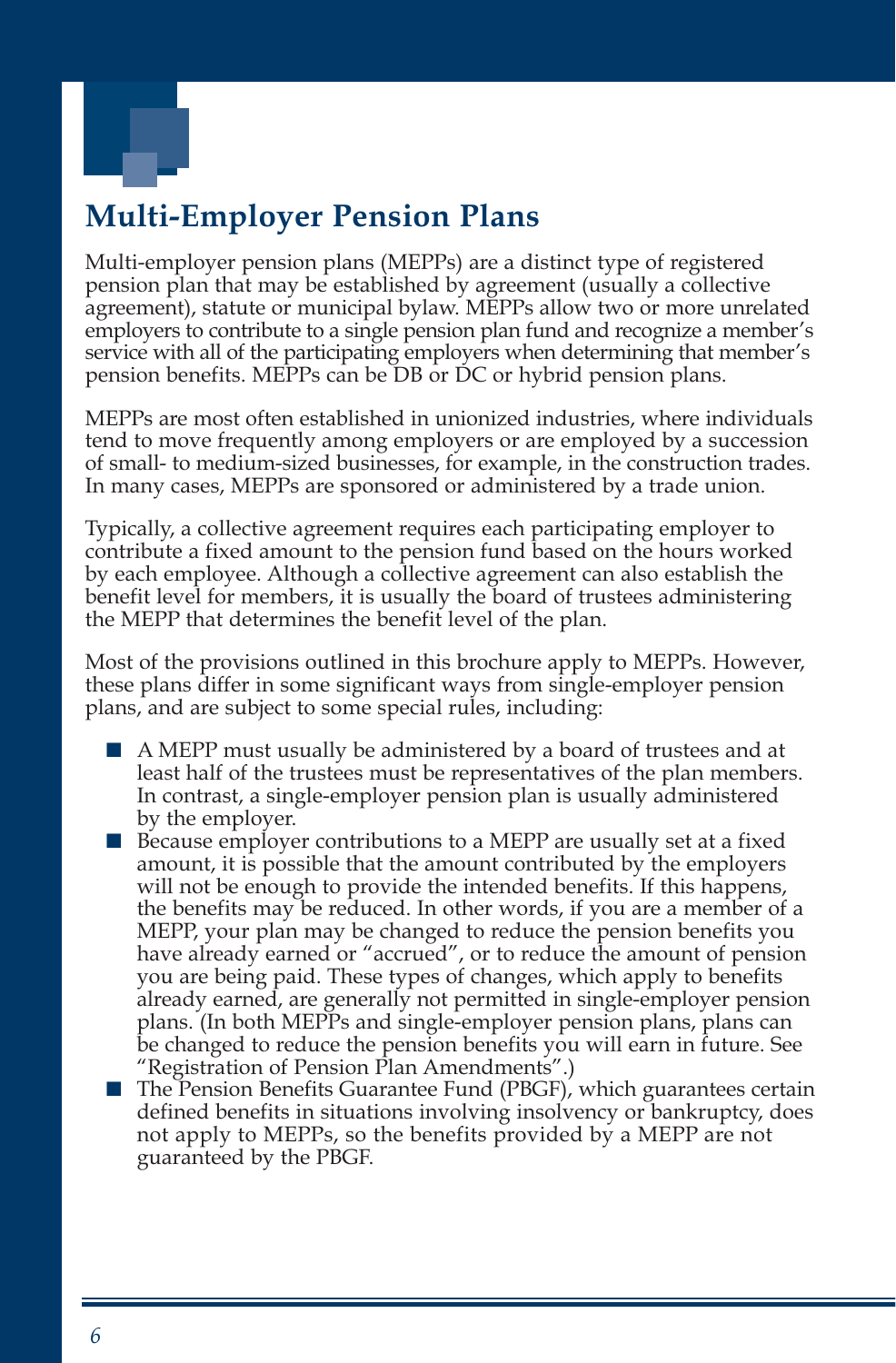# **Pension Plan Membership**

An employer may establish a pension plan for all of its employees or just for certain groups or classes of employees. A class of employees is normally defined by the nature and terms of employment. For example, any of the following groups could make up a class of employees: salaried or hourly employees, unionized or non-unionized employees, supervisors, managers, executives, corporate officers or employees who work at a specific location or division. Once a pension plan is established for a group of employees, every employee in that class is eligible to join that plan.

A class cannot be made up of a specific or named individual. If an employer wants to provide pension benefits to a particular person, it can establish a separate single-member plan (often called an Individual Pension Plan, or IPP). However, a class can consist of only a few individuals if they make up a readily identifiable group, for example, vice-presidents of a corporation.

Employers can also establish separate pension plans for full-time and part-time employees. However, a plan established for part-time employees must provide benefits that are reasonably equivalent to those provided for full-time employees in the same class.

Employees must be provided with information that describes the pension plan, including their rights and obligations regarding the plan, within 60 days prior to their eligibility for membership in the plan or within 60 days of their hiring if plan membership begins immediately.

#### **Mandatory vs. voluntary membership**

Membership in a pension plan can be either mandatory or voluntary. If the plan is mandatory, you must join the plan – you cannot choose whether or not you want to be a plan member. If the plan is voluntary, you choose whether or not to join the plan. If you are eligible to join but decide not to, you still have the right to join at a later date if you decide to do so.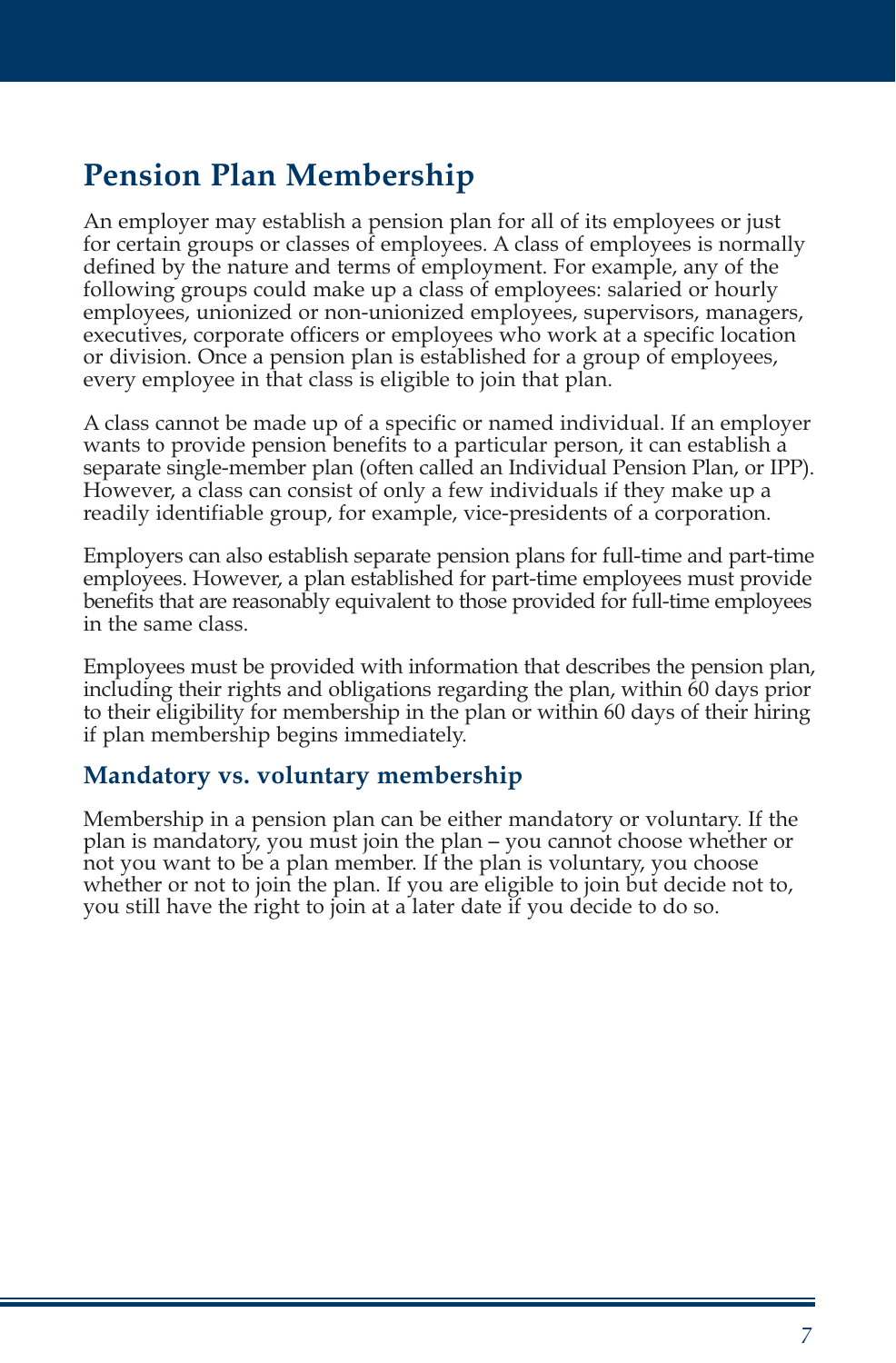

# **Eligibility conditions for plan membership**

Your eligibility to join a pension plan is based on years of service (employment). Your age or gender cannot be a condition of eligibility.

If you are a full-time employee, you are entitled to join a pension plan after completing two years of continuous service.

If you are a part-time employee, you are entitled to join the plan once you:

- work 700 hours; or
- earn at least 35% of the Year's Maximum Pensionable Earnings (or YMPE, a term used in the CPP);

whichever is less, in each of the two consecutive calendar years before joining the plan.

However, your plan may allow you to join earlier. For example, a plan could allow full-time employees to become members immediately or after only one year of employment, or allow part-time employees to join after working only 500 hours in each of two prior consecutive years.

It should be noted, too, that once you meet the eligibility conditions and join the plan, you do not stop being a member of the plan just because your hours or earnings are reduced.

### **Eligibility for MEPP membership**

The eligibility rules for MEPPs are somewhat different because the employees tend to move back and forth among the employers who participate in these plans.

Employees are entitled to join a MEPP once they:

- work a total of 700 hours for one or more of the participating employers; or
- earn a total of at least 35% of the YMPE with one or more of the participating employers;

whichever is less, in each of two consecutive calendar years before joining the plan.

Similar to single-employer plans, your MEPP may allow you to join earlier.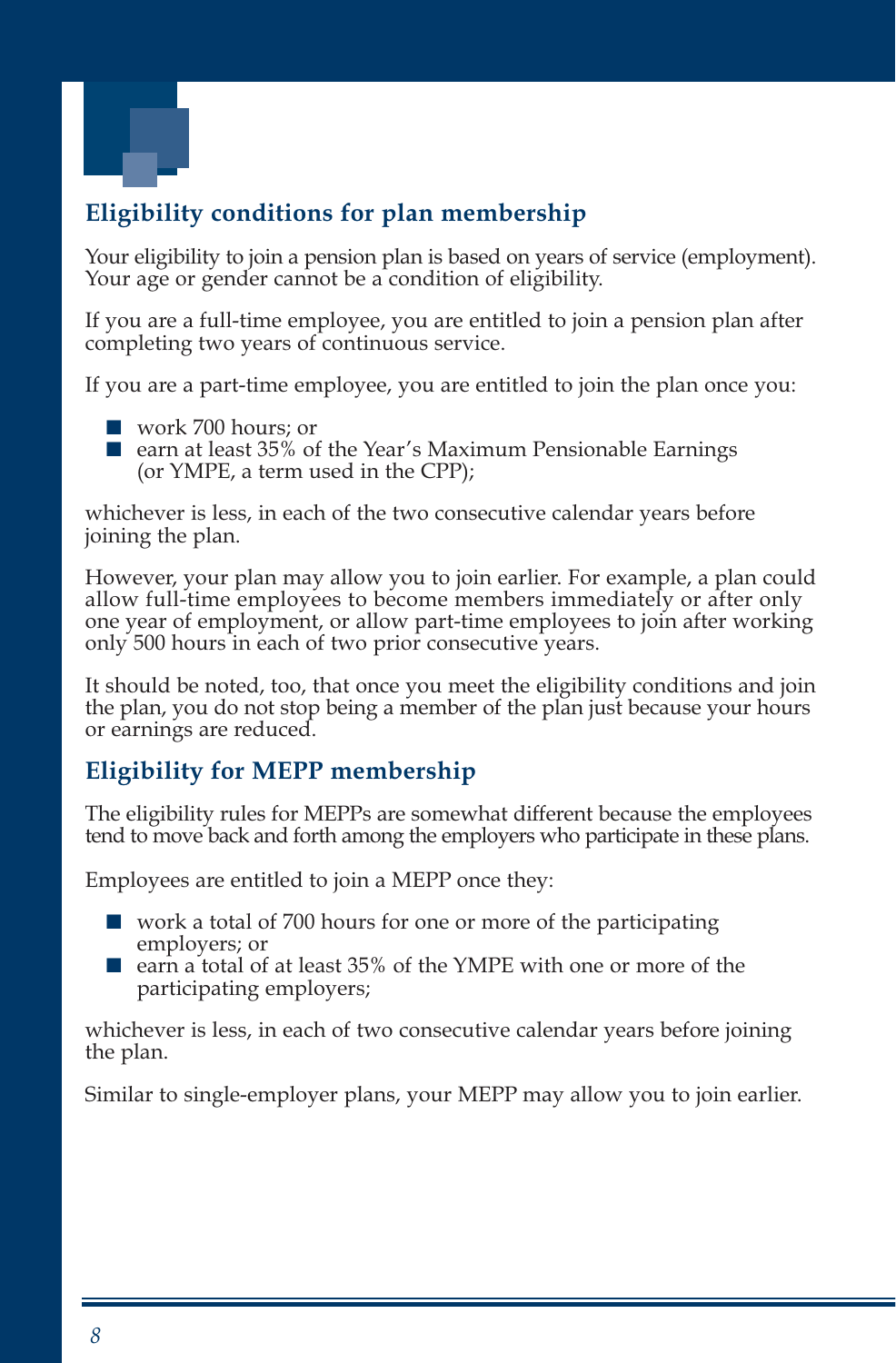# **Pension Plan Contributions**

Pension plans are either contributory or non-contributory.

In a contributory plan, both you and your employer must make contributions to the plan. Your member contributions are usually a percentage of your earnings, as described in the plan terms, and are normally made by payroll deduction.

In a non-contributory plan, only the employer is required to make contributions.

In some pension plans, you can also make additional voluntary contributions, which allow you to purchase additional pension benefits.

### **Contributions held in trust**

The employer and member contributions to a registered pension plan, and the investment earnings on those contributions, must be held separate and apart from the assets of the employer. This is in order to protect the assets of the pension fund in the event the employer becomes insolvent or goes bankrupt. The pension fund is usually held by a trust company or insurance company.

#### **Member contributions and interest earned**

The law requires employers to deposit all member contributions, including money withheld by payroll deduction, into the pension fund within 30 days following the month the contributions were received or deducted.

In a DC plan, the interest earned on all member contributions (including additional voluntary contributions) must be at least the rate of return earned by the pension fund.

In a DB plan, the interest earned on required member contributions must be at least the average rate of five-year personal fixed-term chartered bank deposit rates; however, the plan can require that the rate of return earned by the pension fund be used instead. Any additional voluntary contributions made by members must earn the rate of return earned by the pension fund.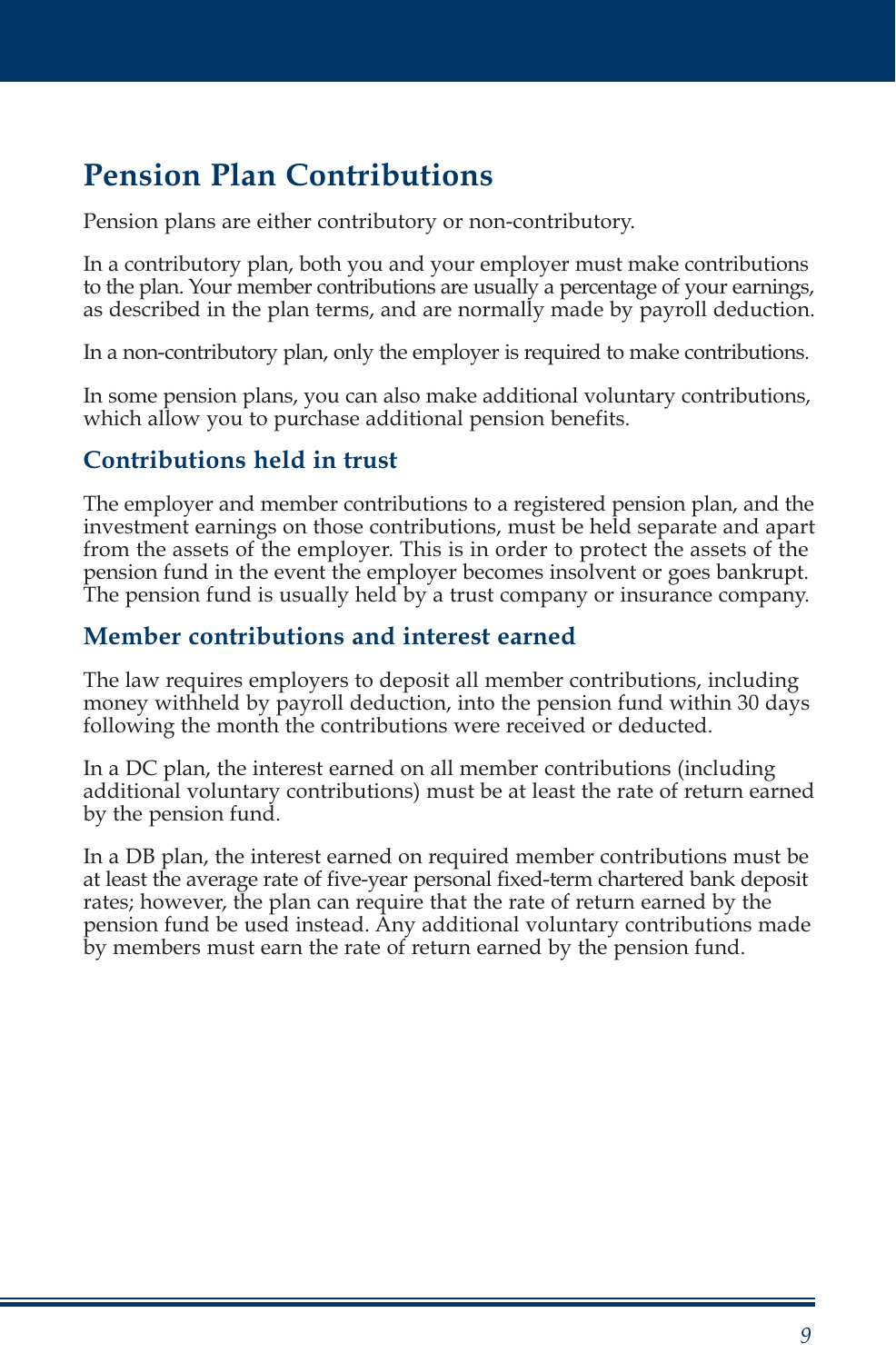

### **Employer contributions**

In a DC plan, the amount that your employer must contribute is set out in the pension plan text, and is usually equal to a set percentage of your earnings. Your employer must pay these amounts into the pension fund each month.

In a DB plan, other than a MEPP established under a collective agreement or trust agreement, or a plan in which an employer's obligation to make contributions is limited to a fixed amount set out in a collective agreement, the amount that your employer contributes is not set out in the pension plan terms. Instead, the employer's contributions to the pension fund are based on predictions of what the accrued benefits will cost. An actuary estimates the cost by using actuarial assumptions about future salary levels, investment returns, when members will retire, mortality rates, etc. The actuary then prepares a funding valuation report that contains this information. This type of report must be filed with FSCO at least once every three years. If the actuary determines that there is not enough money in the pension fund to pay for the estimated cost of the accrued benefits, the law requires that the employer make up the difference with additional special payments until there is enough money in the fund.

### **Fifty per cent employer cost rule ("50% rule")**

This rule applies to members of contributory DB pension plans who have vested pension benefits when they terminate employment, retire or die before retirement, or when their plan is wound up. Under this rule, the value of the contributions made by a member after December 31, 1986, plus interest, must not be greater than 50% of the commuted value of the pension or deferred pension accrued by that member after that date.

This does not mean that your employer must contribute the same amount as you into the pension fund, or that you are entitled to pension benefits that are worth twice as much as what you contributed. What the 50% rule does mean is that you are entitled to a refund, which is taxable, of any contributions you have made, plus interest, that exceed half of the commuted value of the pension benefits you accrued after December 31, 1986.

#### *For example:*

*You were a member of a contributory pension plan from 2000 to 2004. When you left your job after four years of membership, the commuted value of your DB pension benefit was calculated to be \$5,000. According to the 50% rule, the total of your member contributions, plus interest, should not be more than half of this amount – that is, \$2,500. As it turned out, your contributions, plus interest, totalled \$3,000, which was \$500 more than 50% of the commuted value. Therefore, you were entitled to receive a refund of \$500 in cash, which is taxable.*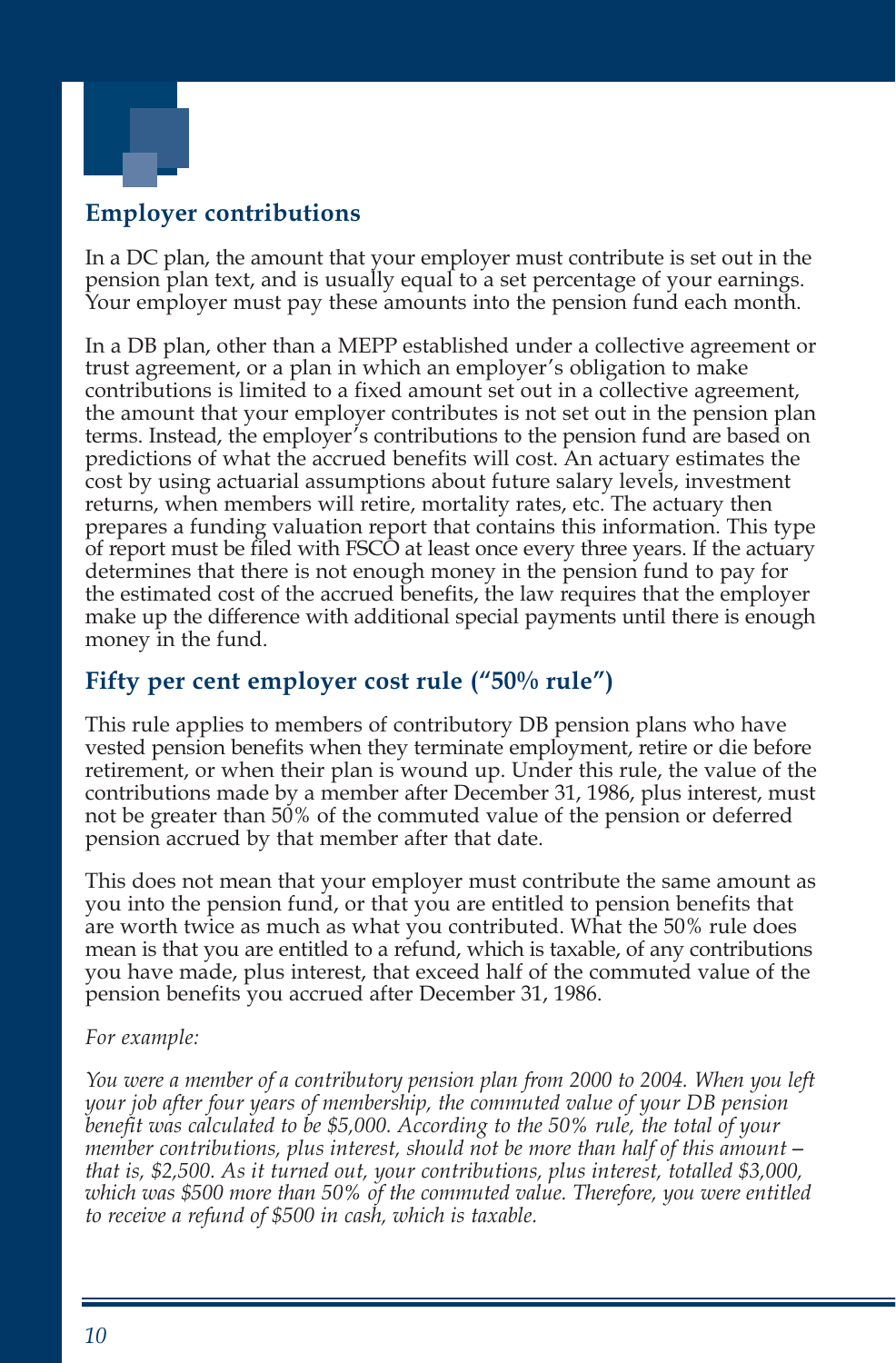# **Vesting and Locking in of Pension Benefits**

### **Vesting of pension benefits**

When your pension benefits are vested, this means that you are unconditionally entitled to receive the pension benefits you have accrued under your plan as a result of satisfying age or service requirements.

In the case of a DC plan, being vested means you are entitled to receive a pension benefit equal to the value of the contributions your employer made on your behalf and your own contributions, if any, plus investment earnings. In the case of a DB plan, being vested means you are entitled to receive the pension benefits accrued according to the benefit formula.

Being vested does not mean you are entitled to the employer's contributions; it means you are entitled to the promised pension benefit (that is, the benefit you have accrued), consistent with the type of plan you have.

Although pension plans may have shorter vesting periods, Ontario's pension legislation sets out the maximum period of time that it can take for a member to become vested:

- For any benefits earned after 1986, you are vested once you complete two years of continuous membership in a plan (which includes any period of your membership before 1987).
- For any benefits accrued before 1987, you are vested if you are at least 45 years old and have worked or been part of the plan for 10 continuous years (which includes any period of your service or membership both before and after January 1, 1987).

If you leave a pension plan before your benefits are vested, you lose your right to any pension benefits under the plan. However, you are entitled to a refund, which is taxable, of any contributions you made, plus interest (but not to any contributions your employer made on your behalf).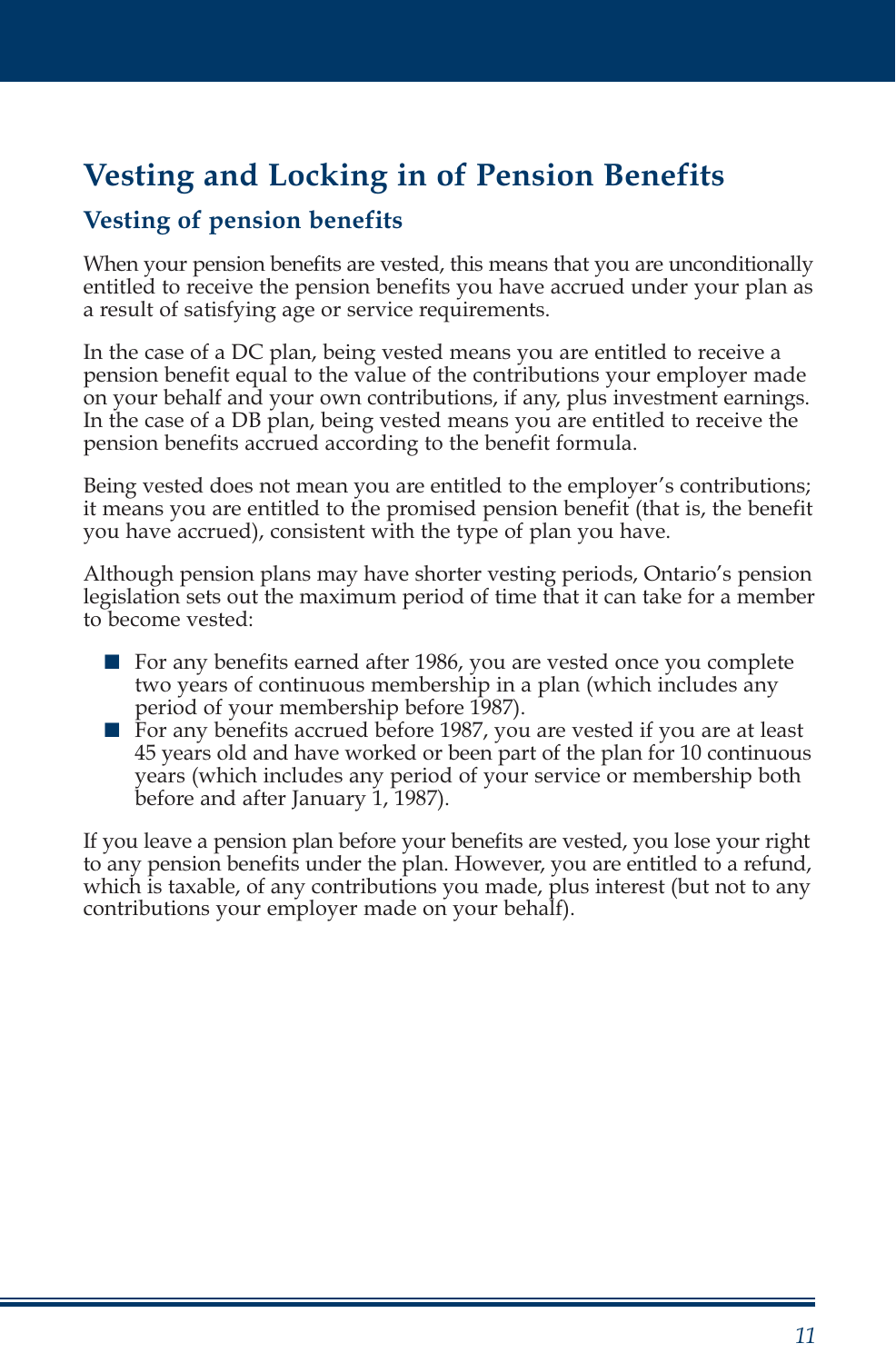

# **Locking in of pension benefits**

Once your pension benefits are vested, they are usually "locked in". This means that the pension money payable to you is to be used only for the purpose of providing you with a lifetime retirement income. In other words, once your pension benefits are locked in, you normally cannot take the money out of the pension plan as a lump sum cash payment. If you leave the plan before you retire, you may be able to transfer the money from your plan for example, to a LIRA or another pension plan – but the money remains locked in in order to provide you with a retirement income. These transfer (or portability) options are described below.

There are two significant advantages to having your benefits locked in. First, you will have a regular income at retirement. Second, creditors may not seize locked-in pension benefits.

There are some limited exceptions to the locking-in rule: for example, if you have a medical condition that is expected to shorten considerably your life expectancy. If the terms of your plan allow, you may also be able to unlock your pension money when you terminate employment if the commuted value of your benefit is small (2% or less of the YMPE in the year your employment ends).

If you have transferred your pension monies to a LIRA, LIF or LRIF, there are also limited circumstances in which you might gain special access to your locked-in money (see "Locked-in Retirement Savings Arrangements").

In addition, the locking-in rule does not normally apply to any additional voluntary contributions you may have made.

# **Leaving a Job and Transfer Rights**

When you terminate employment or membership in the pension plan, your plan administrator must provide you with a written statement within 30 days of the date of termination. This statement must include details about the benefits payable to you from the plan, the options you have and the deadlines for choosing an option. If you leave a pension plan before your benefits are vested, the statement must also set out any information related to the refund of any contributions you made, plus interest.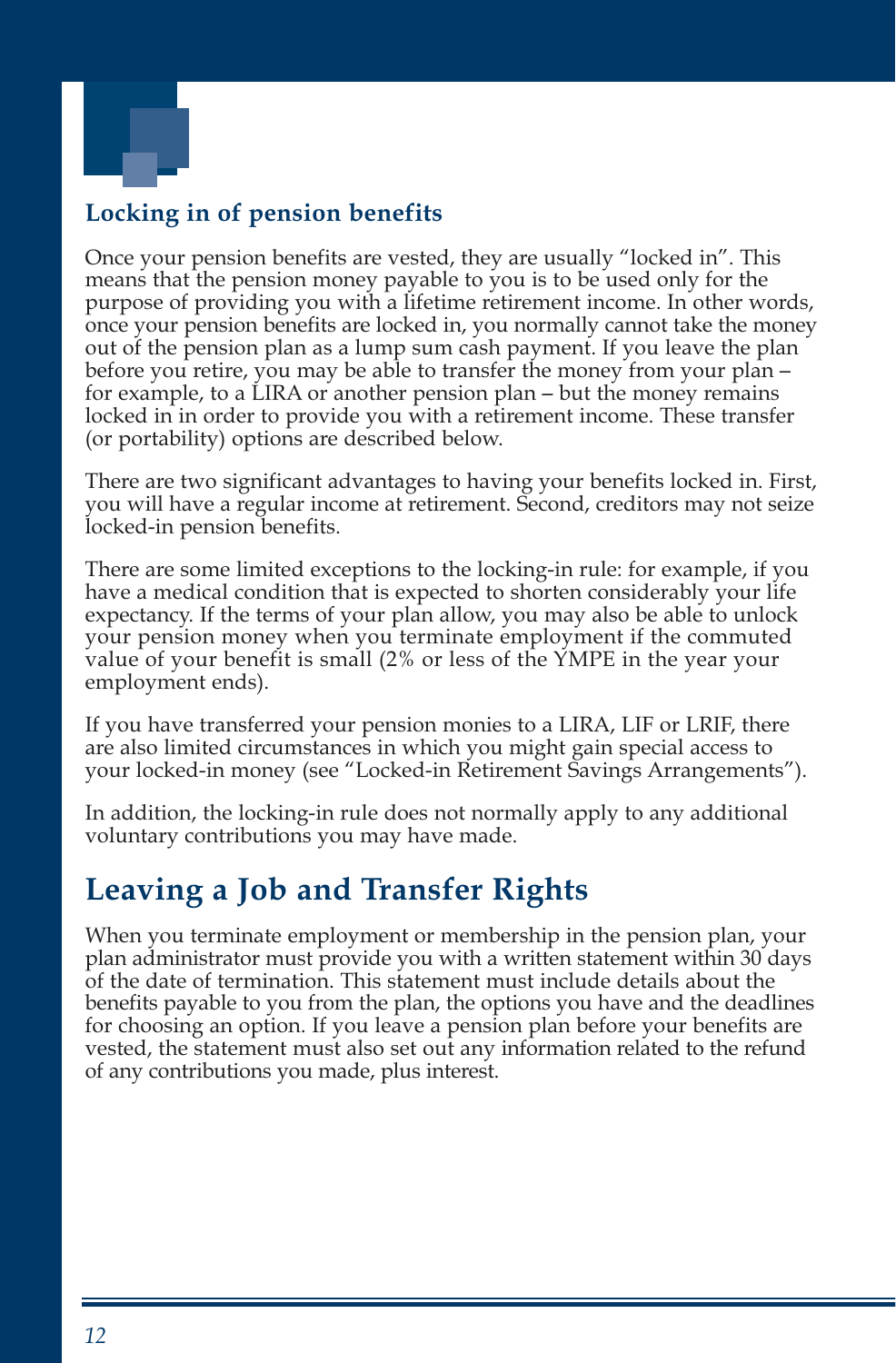### **Transfer rights for vested members**

If you are a vested member when your employment terminates, but you are not yet eligible for early retirement, you are entitled to leave your accrued pension benefits in the pension plan to provide for a deferred pension that is payable at retirement. You also have the option of transferring the commuted value of your pension benefits out of the plan.

If you are a vested member when your employment terminates, and you are eligible for early retirement under your plan (usually age 55), you cannot transfer the commuted value out of the plan unless your plan allows this or the plan is being wound up.

If you choose to transfer the commuted value out of the pension plan, it is important to note that the money transferred is still locked in and is to be used to provide retirement income. You will also have no further entitlement to pension benefits under the pension plan: for example, ad hoc benefit increases.

The commuted value of your deferred pension may be transferred to:

- $\blacksquare$  another pension plan that agrees to accept the money;
- a LIRA, LIF or LRIF (see "Locked-in Retirement Savings Arrangements"); or
- an insurance company to purchase a life annuity that becomes payable at the time you would have been entitled to receive pension payments from your plan.

For some DB plans, there may not currently be enough money in the pension fund to pay the entire commuted value of your pension at the time you terminate employment. If that is the case, the transfer may be done in two steps. First, you would receive a portion of the commuted value that is based on the funded level of the pension plan. The balance owing to you, plus interest, would have to be transferred out of the plan's pension fund within five years of the initial partial transfer.

It should be noted, too, that federal tax law limits the amount of money that can be transferred on a tax-sheltered basis to a LIRA, LIF or LRIF. Money exceeding this limit must be paid to you in a non-locked-in form, such as cash, which is taxable.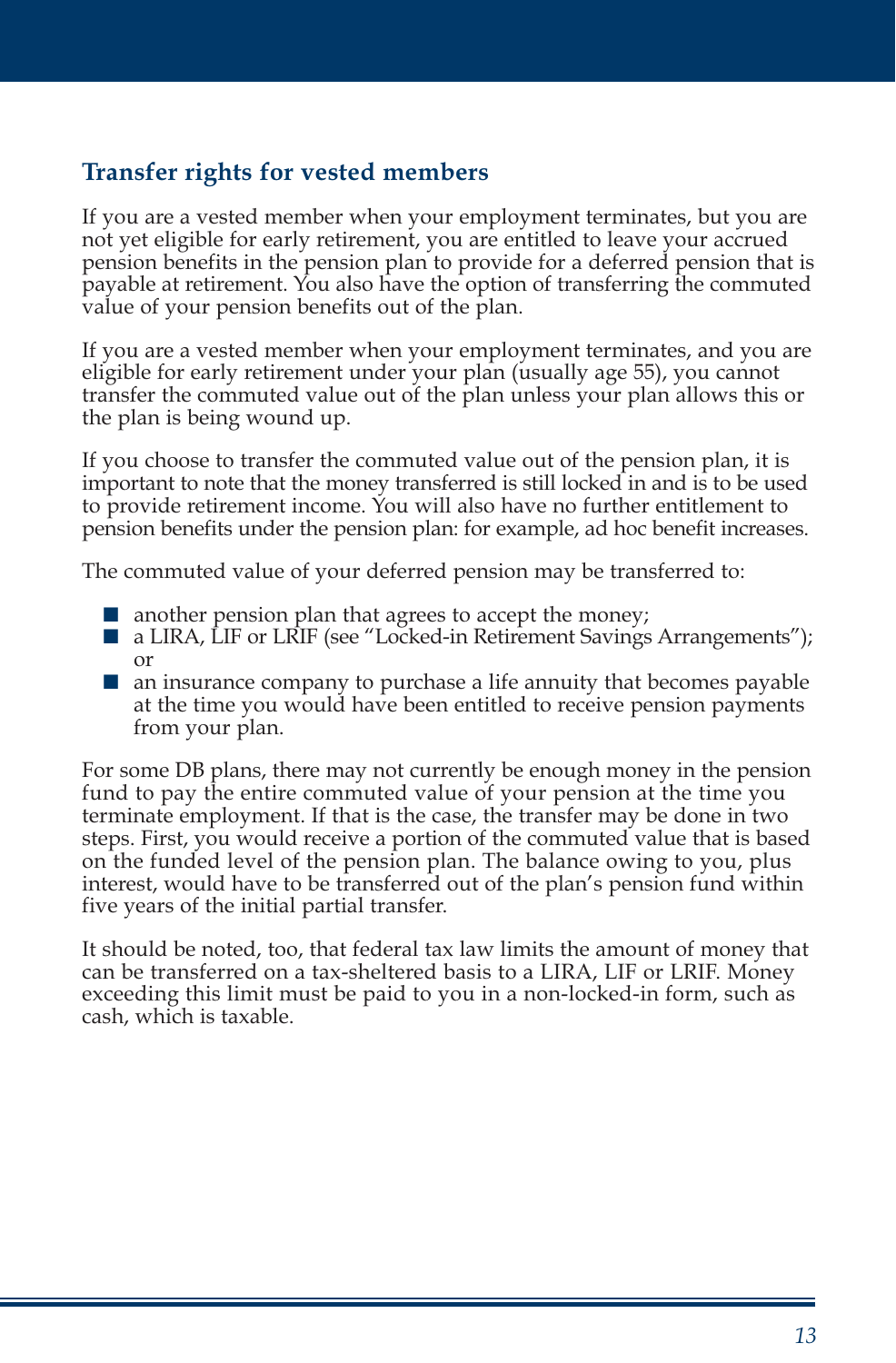

# **Retirement Age (or Date)**

### **Normal retirement age**

In a pension plan, the normal retirement age or date is the time at which you become eligible to receive an unreduced pension. This age or date must be set out in your pension plan and can be no later than one year after you turn 65. This does not necessarily mean that you must retire at that time. The age at which you retire will depend on the terms of your employment and any applicable legislation.

### **Early retirement**

If you are within 10 years of the normal retirement age and are entitled to a deferred pension, you have the right to retire and begin receiving a pension at any time within that 10-year period.

#### *For example:*

*If the normal retirement age in your plan is age 60, you can choose to retire and start receiving your pension at any time between ages 50 and 60.* 

However, if you choose to retire early, the dollar value of your pension payments will normally be reduced because you will be receiving them over a longer period of time. The amount of reduction will be set out in your plan.

Some plans also offer early retirement "windows", which are often used by employers to reduce the size of the workforce. An early retirement window offers eligible members a time-limited opportunity to retire early with benefit enhancements that would not otherwise be available: for example, bridging benefits. Eligibility is usually based on a combination of age and years of service.

### **Postponed retirement**

If you postpone retirement and continue to work beyond the normal retirement age, you can either continue to accrue pension benefits under your pension plan or begin to receive pension payments from that plan. In other words, you cannot receive pension payments from a plan and, at the same time, continue to accrue benefits under the same plan.

If you choose to continue accruing benefits, you should note that the terms of your plan may include a maximum limit on the amount of the pension benefit or the number of years of membership or employment that can be taken into account in calculating the pension benefit. In addition, federal tax law requires that you start to receive your pension no later than the end of the calendar year in which you turn 69.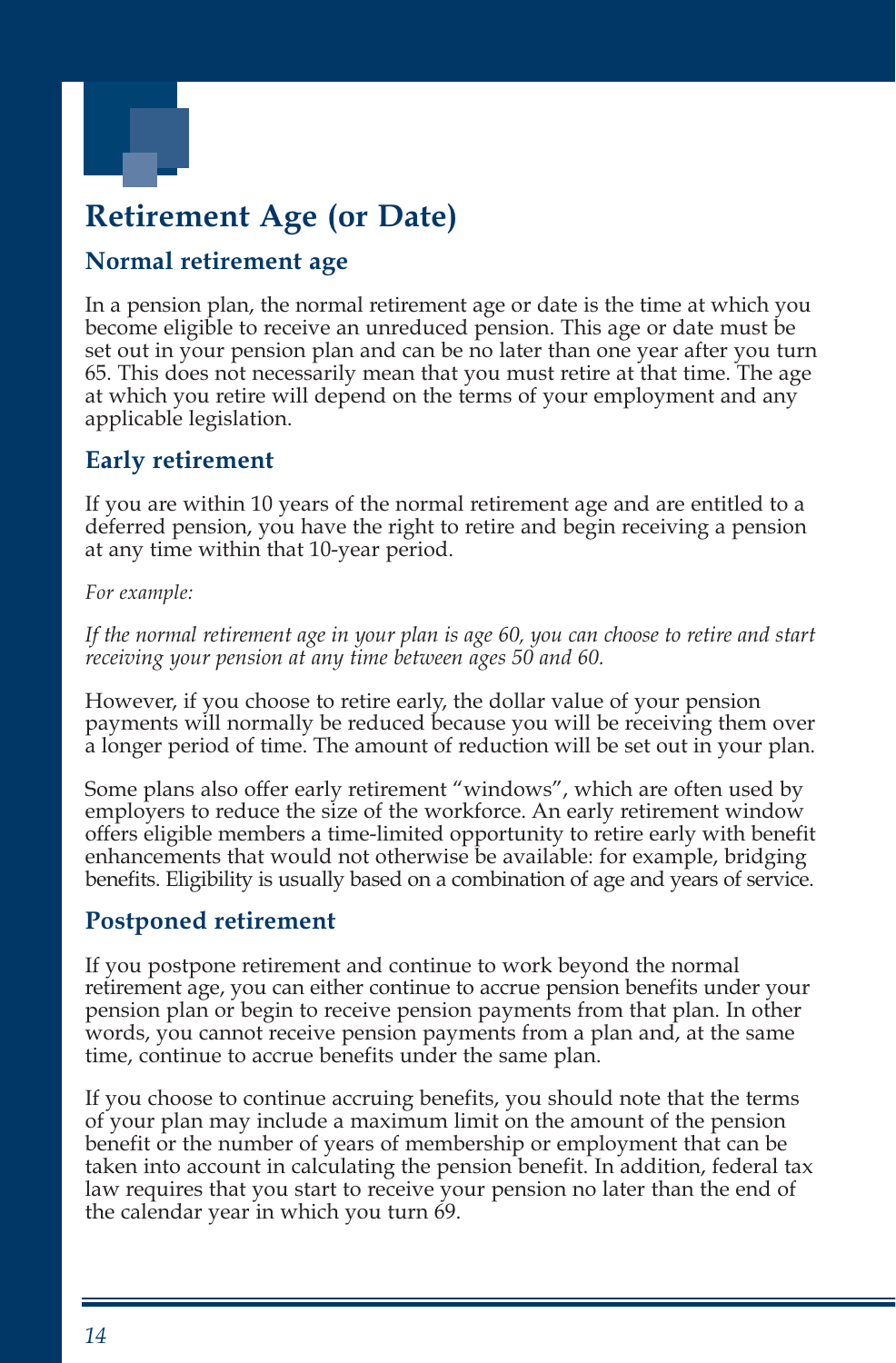# **Pension income is taxable**

Once you begin receiving your pension, the income is taxable.

# **Locked-in Retirement Savings Arrangements (LIRAs, LIFs, LRIFs)**

In Ontario, there are three types of locked-in retirement savings arrangements:

- Locked-in Retirement Account (LIRA);
- Life Income Fund (LIF); and
- Locked-in Retirement Income Fund (LRIF).

### **Locked-in Retirement Account (LIRA)**

A LIRA is basically a tax-assisted investment account that holds money transferred out of a pension plan. Often called a "locked-in RRSP", a LIRA is a type of RRSP that is subject to special rules under Ontario's pension law that normally prevent the money in the LIRA from being cashed out or "unlocked".

As with an RRSP, all monies must be transferred out of your LIRA before the end of the calendar year in which you turn age 69. This money can be transferred to a LIF or LRIF, to the pension fund of another pension plan (if that plan agrees) or to an insurance company to purchase an immediate or deferred life annuity.

Note that you cannot transfer the money out of your LIRA to a regular RRIF because the money would not be locked in. However, for purposes of the federal *Income Tax Act*, LIFs and LRIFs are the same as RRIFs. (LIF and LRIF are pension terms; RRIF is a tax term.)

#### **Life Income Fund (LIF) and Locked-in Retirement Income Fund (LRIF)**

LIFs and LRIFs are personal retirement income funds that are used to hold pension-related money and provide a regular flow of income when you retire. Similar to regular RRIFs, LIFs and LRIFs are regulated by the federal *Income Tax Act*, which sets the minimum amount that must be paid as annual income. However, because the monies in LIFs and LRIFs come from registered pension plans, additional rules apply, including:

- You need the written consent of your spouse to purchase a LIF or LRIF. ■ You cannot receive income payments from a LIF or LRIF until the date that you would have been eligible to begin receiving pension payments under the original pension plan.
- There are maximum (as well as minimum) limits on the annual amounts that can be paid, which are intended to ensure you will have a regular income over your lifetime without the money running out.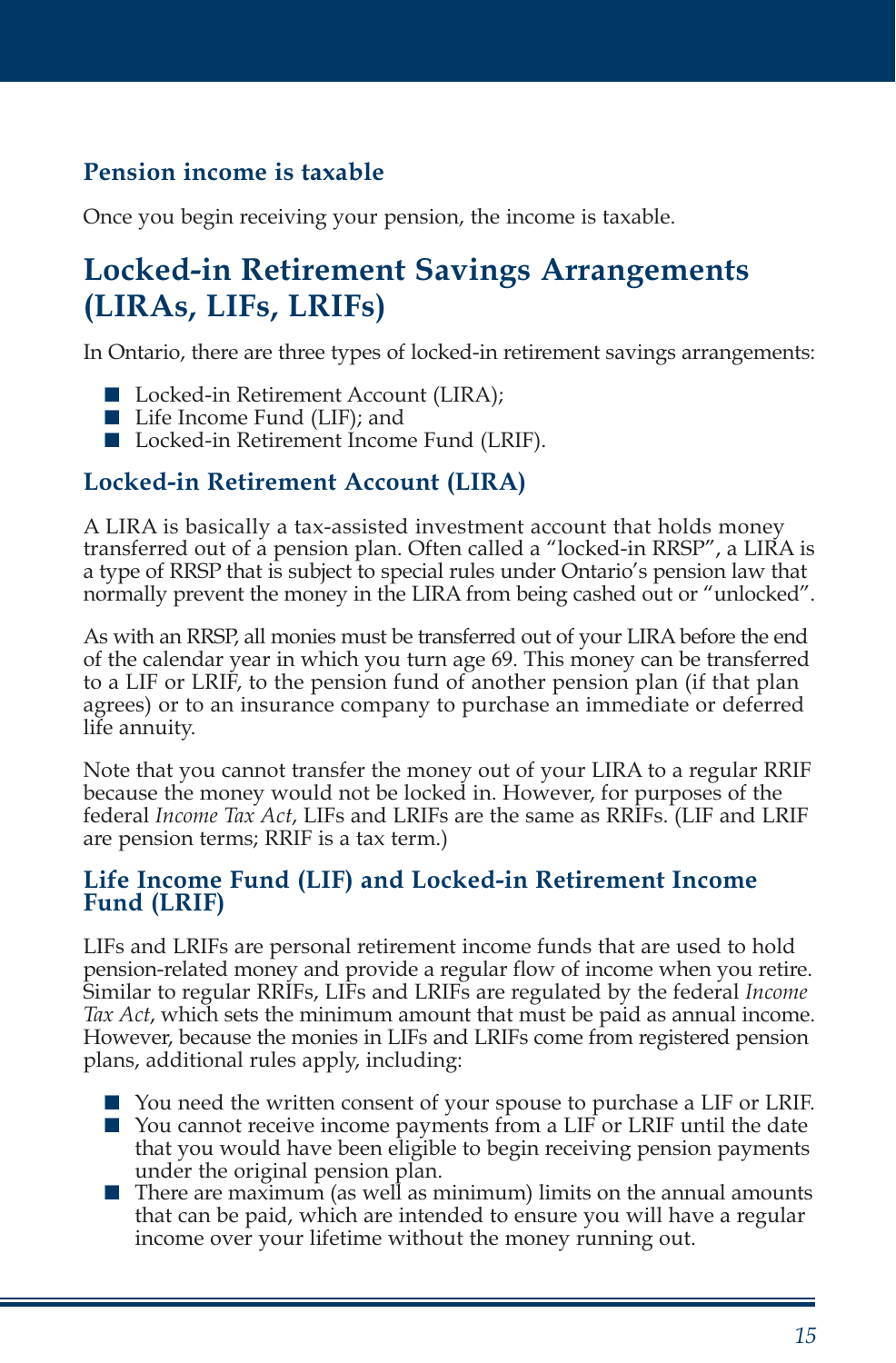

The maximum annual income amount that can be paid from a LIF is based on the LIF owner's age as well as on long-term interest rates. FSCO publishes a schedule each year that sets out the percentage of a LIF that can be paid annually, according to a LIF owner's age.

The maximum annual income amount that can be paid from an LRIF is the greater of:

- $\blacksquare$  the investment earnings of the fund in the previous year;
- the value of the assets in the fund, minus the difference between all amounts transferred into and out of the fund since it was established; and
- $\blacksquare$  in the first two years of the fund, 6% of the value of the assets of the fund.

With an LRIF, if you choose to receive less than the maximum amount in any given year, the difference between the maximum and the amount you were actually paid can be added to the maximum amount in the following year. This option is not available in a LIF.

A LIF owner must purchase a life annuity with the balance remaining in the LIF by the end of the calendar year in which the owner turns 80. This annuity must be at least a joint and 60% survivor annuity unless the LIF owner's spouse has waived this right. There is no similar requirement for an LRIF owner.

### **Special Access to LIRAs, LIFs and LRIFs**

Despite the restrictions described above, you may be able to gain special access to your Ontario LIRA, LIF or LRIF if:

- You have an illness or physical disability that is likely to shorten your life expectancy to less than two years;
- You are at least 55 years old and the total value of the monies in all of your Ontario LIRAs, LIFs and LRIFs is less than a specified amount (\$17,480 in 2007);
- Your locked-in assets exceed federal *Income Tax Act* limits; or
- You are facing specific types of financial hardship that are set out in the PBA regulations.

For more information, please see FSCO's "A Guide to Applying for Special Access". The brochure is available on FSCO's website at www.fsco.gov.on.ca, or call our Contact Centre at: (416) 250-7250, Toll free: 1-800-668-0128, TTY toll-free: 1-800-387-0584.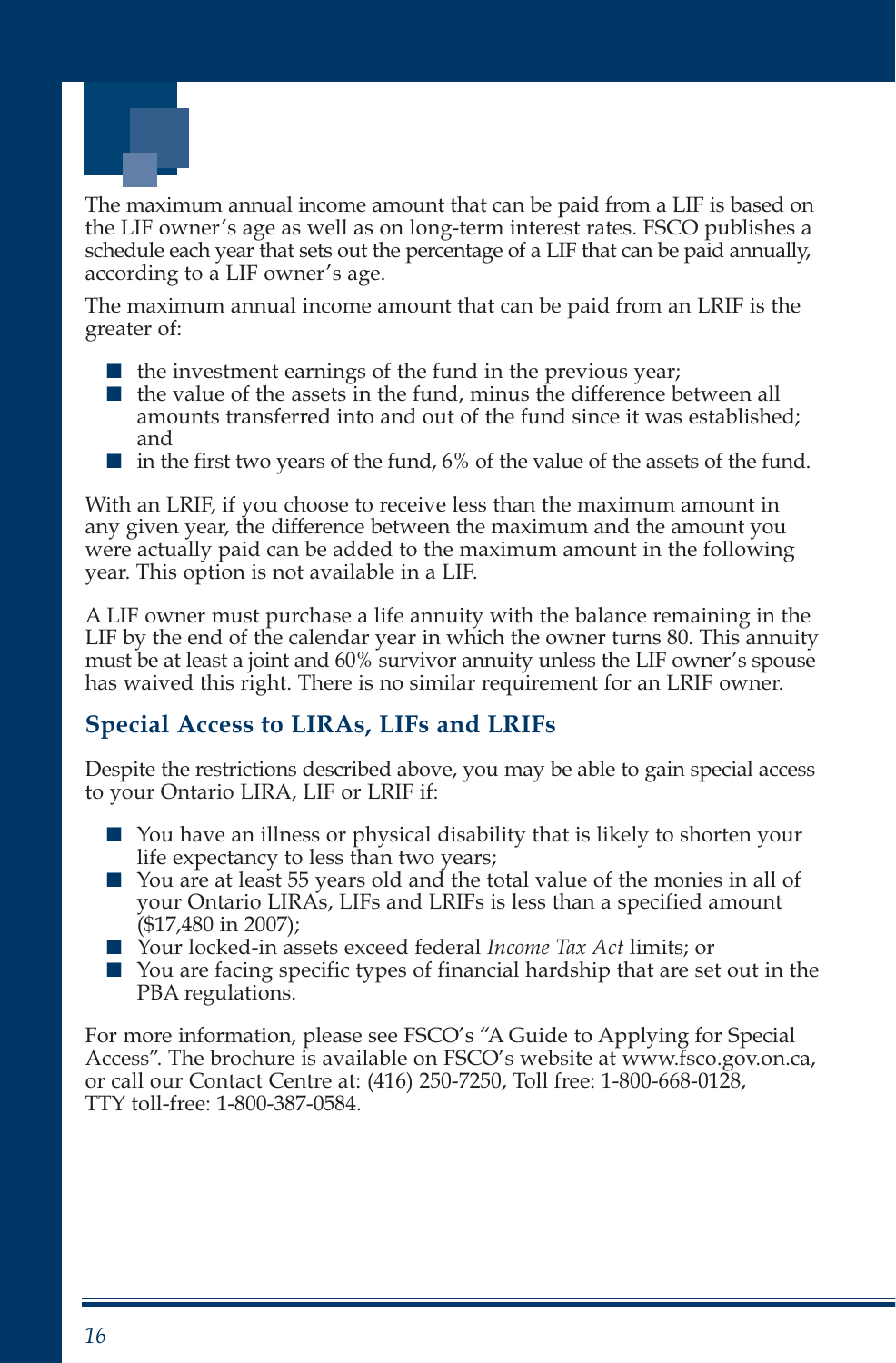# **Survivor Benefits**

### **If you have a spouse when you retire**

If you have a spouse when you retire, your pension must be paid as a joint and survivor pension unless you and your spouse waive this right. This allows your surviving spouse to receive a lifetime pension after your death that will be at least 60% of the monthly pension that was paid to you. Your surviving spouse would also continue to receive these payments if he or she later became the spouse of another person.

In a joint and survivor pension arrangement, the dollar amount of the monthly pension you would have received if you did not have a spouse may be reduced to fund the payments that will continue throughout your lifetime and that of your spouse. If your spouse dies before you, the pension will continue to be paid at the reduced amount.

Similarly, if you have the option of transferring the commuted value of your pension benefits out of your plan when you leave your employment and you want to purchase a life annuity, it must be at least a joint and 60% survivor annuity if you have a spouse at the time the annuity payments begin, unless you and your spouse waive this right.

Consider the following example:

*You and your spouse are reviewing your retirement statement and are faced with choosing one of the following options:* 

- *A single life annuity with no guarantee period that will pay you \$1,000 per month.*
- *A single life annuity with a guarantee period of 10 years that will pay you \$930 per month. If you die within 10 years after retirement, your spouse (or beneficiary) will receive the same monthly pension of \$930 for the remainder of the 10-year period.*
- *A joint and 60% survivor annuity that will pay you \$850 per month during your lifetime, and then \$510 per month to your spouse, on your death, for the remainder of your spouse's lifetime. If your spouse dies before you, you continue to receive \$850 per month.*

*The single life annuity provides the largest monthly pension while you are alive, but offers no continuing income to your spouse if your spouse survives you.* 

*The single life annuity guaranteed for 10 years is paid to you for your lifetime. If you live more than 10 years after retirement, the single life annuity continues to be paid until you die. If you die before the 10 years expire, your spouse (or beneficiary) continues to receive the monthly amount only for the remainder of the 10-year guaranteed term.*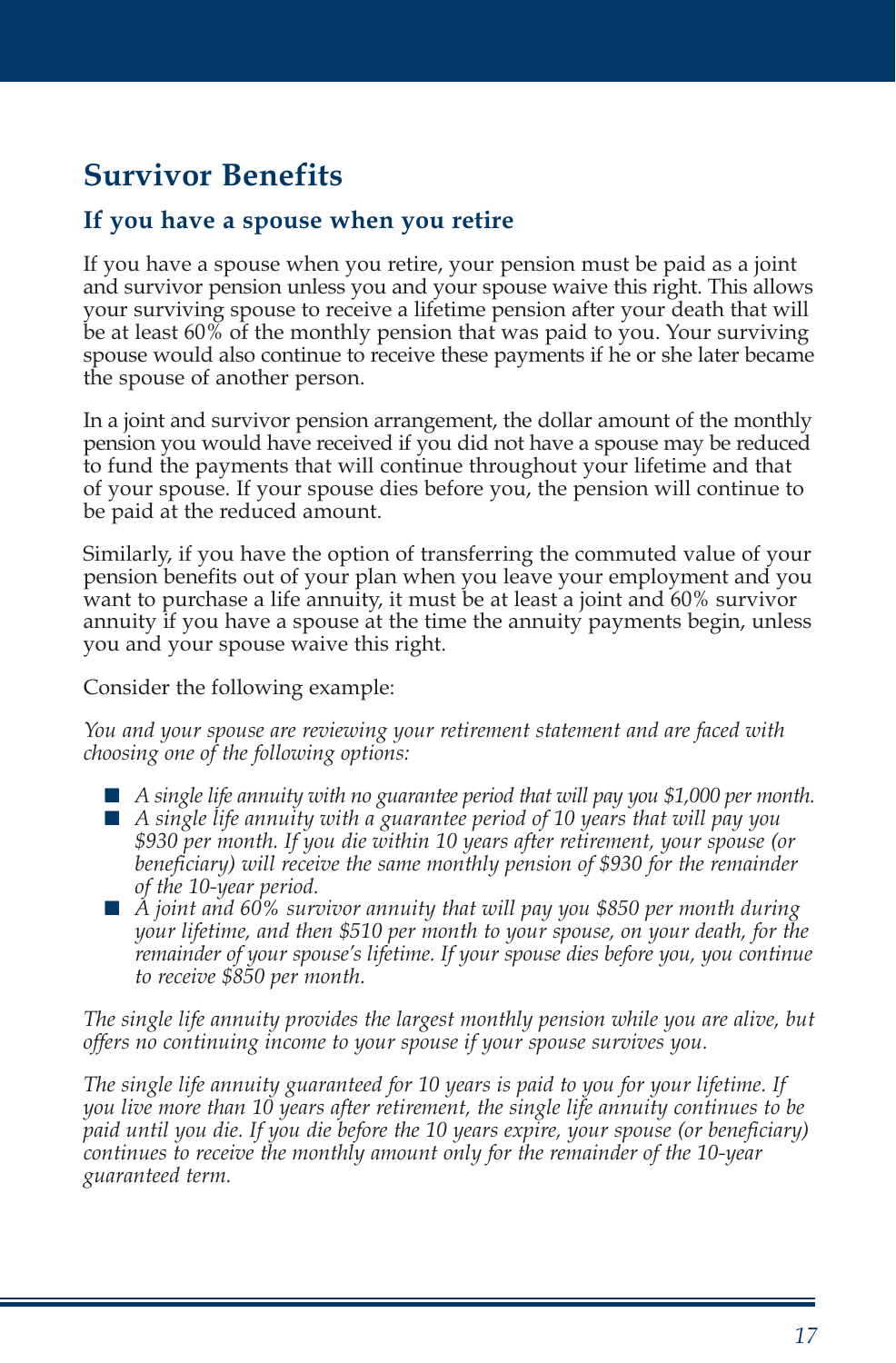

*The joint and 60% survivor option provides the smallest monthly payment to you, but it continues to be paid throughout your lifetime. If you die before your spouse, a reduced amount continues to be paid to your spouse throughout your spouse's lifetime.* 

*If you and your spouse want the first or second option, you must both waive entitlement to a joint and survivor pension (that is, the third option) by jointly signing a waiver form.* 

If you and your spouse decide to waive the joint and survivor pension benefit, you must give the plan administrator either a written waiver on the proper waiver form (FSCO - Pensions - Form 3) or a certified copy of a domestic contract such as a pre-nuptial or cohabitation agreement as defined by the Ontario *Family Law Act*. The waiver is effective only if it is submitted within the 12 months before the pension benefits begin to be paid. The waiver may also be jointly cancelled before the payments begin.

Before waiving the right to a joint and survivor pension benefit, both you and your spouse are encouraged to separately obtain independent legal advice about your individual rights and the effect of this waiver.

Please note that the requirement for a joint and survivor pension does not apply if you and your spouse are living separate and apart (in the legal sense) on the date your first pension payment is due.

### **If you die before retirement**

Within 30 days of receiving notification of your death, the plan administrator must provide a death benefit statement to your spouse or other beneficiary. This statement describes your pension benefits, the options available to your surviving beneficiary and the deadlines for choosing options. If your beneficiary fails to choose a payment option within 90 days of receiving the statement, the plan administrator must pay the death benefit in the form of a pension.

If you had a spouse and were living with your spouse at the time of death, your spouse is automatically the beneficiary unless your spouse waives this entitlement in writing. If you did not have a spouse or were no longer living with your spouse, or your spouse waived the entitlement, then the death benefit is paid to your named beneficiary. If there is no named beneficiary, the benefit is paid to your estate.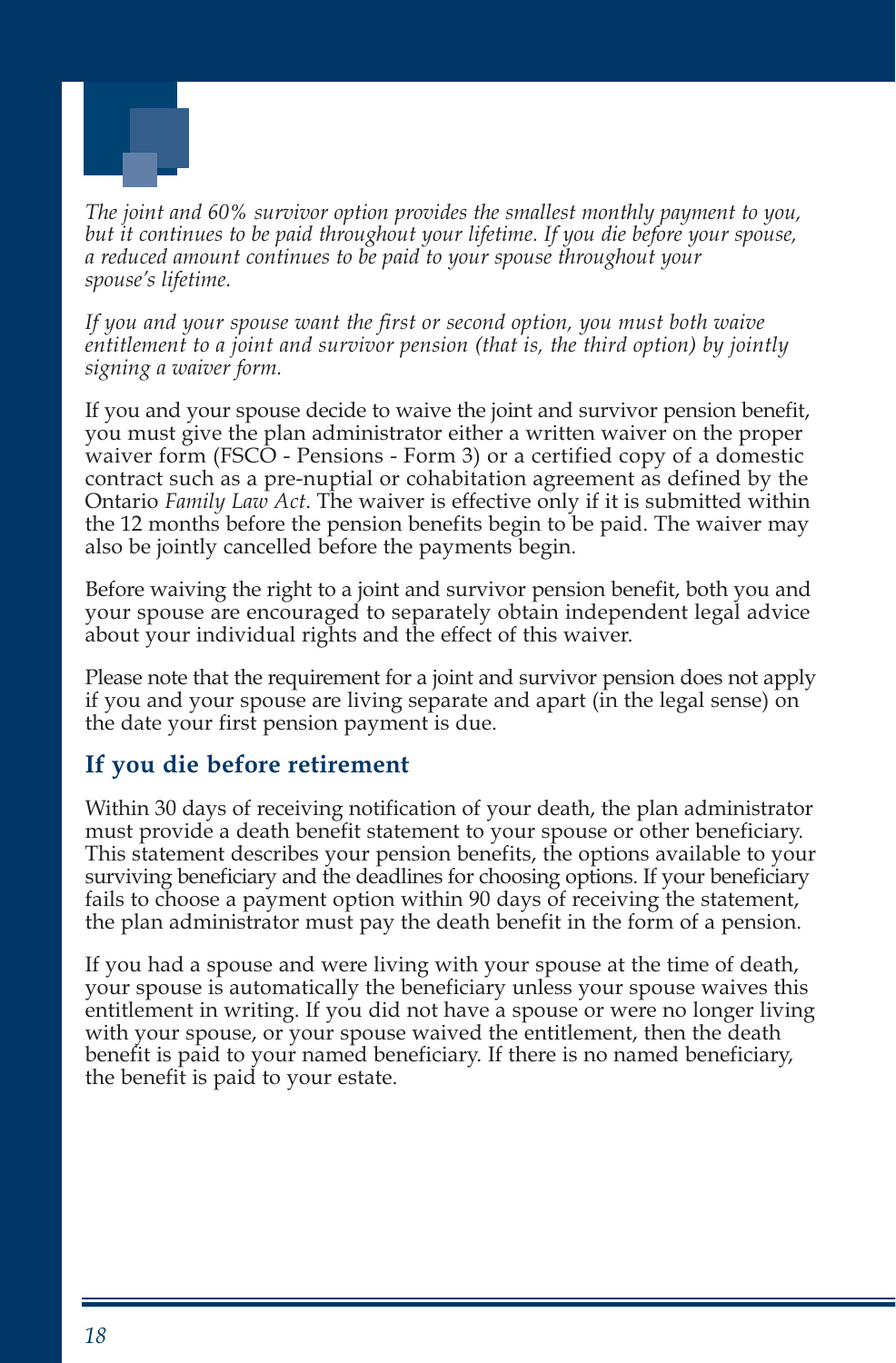The vested benefits you accrued after December 31, 1986, are payable as a death benefit to your beneficiary if you die before retirement. If the beneficiary is your spouse, he or she is entitled to receive either an immediate or deferred pension or a lump sum payment equal to the commuted value of your pension benefits. A beneficiary other than your spouse, or the estate if there is no named beneficiary, receives a lump sum payment equal to the commuted value.

Before January 1, 1987, the law did not require that the commuted value of vested benefits be paid as a death benefit, but your pension plan may provide otherwise. Unless your plan specifically provides for a death benefit, your beneficiary is not entitled to the benefits you accrued before this date, with one exception: if your plan is contributory, your beneficiary is entitled to a refund of any member contributions you made before January 1, 1987, plus interest. This refund is usually paid as a lump sum.

In DB plans, if you had a life insurance policy paid for by employer premiums, as provided for under your pension plan, then the lump sum amount payable to your beneficiary under the pension plan may be reduced.

# **Sale of Employer's Business**

Employees are often concerned about how their pension benefits will be affected if they accept employment with (or "transfer to") a new employer that has purchased the business at which they work. For the most part, this will depend on whether the new employer provides the transferred employees with a pension plan.

### **If the new employer does not provide a pension plan**

In many cases, a new employer will not provide a pension plan for transferred members unless there is a collective agreement requiring that a plan be provided and the employer is a successor employer under the Ontario *Labour Relations Act, 1995*. If the new employer does not provide a pension plan, the old employer will be responsible for the pension benefits you accrued to the date the business was sold, and the plan may be wound up.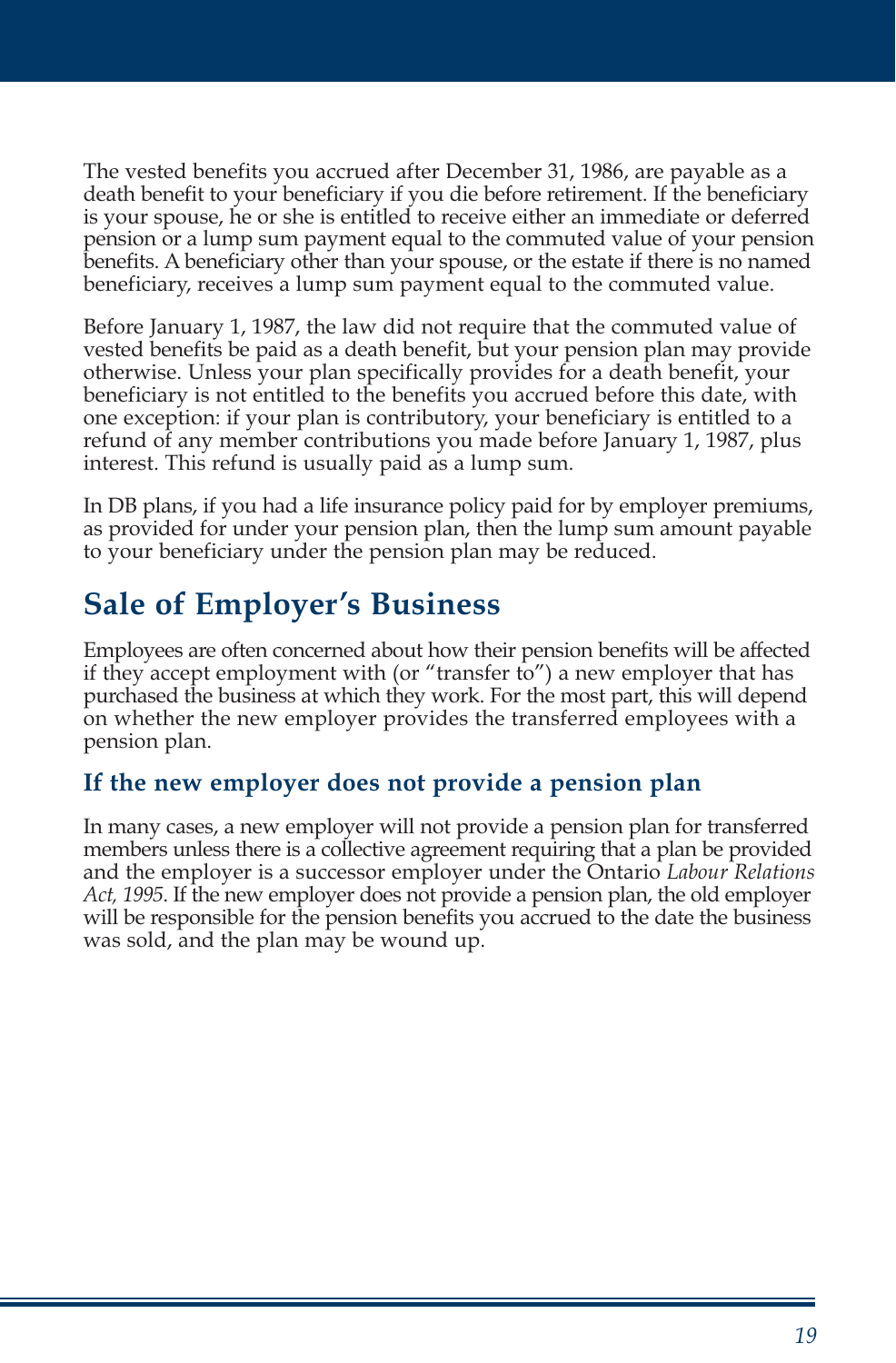

# **If the new employer provides a pension plan**

If the new employer provides a pension plan, the effect on your pension will depend on whether the new employer, under the terms of the sale of the business, assumes responsibility for the benefits you accrued under the old plan.

If a new employer assumes responsibility for the benefits accrued under the old plan, the corresponding assets will be transferred from the old plan into the new plan, subject to the review and consent of the Superintendent of Financial Services. If this happens, the new employer is responsible for the pension benefits you accrued both before and after the sale.

If the new employer does not assume responsibility for the accrued benefits, then the old employer will be responsible for the pension benefits accrued up to the date the business was sold. The new employer will be responsible only for benefits accrued after the date of sale. If this happens, you will have retirement income from two sources: the old employer's plan and the new employer's plan.

### **Employment not terminated for purpose of pension benefits**

When a business is sold and you transfer from an old plan to a new plan, regardless of who is responsible for the benefits under the old plan, your employment is deemed not to have terminated for the purpose of the pension plan. In other words, when determining your eligibility for pension plan membership, vesting and the payment of benefits, the period of membership in your new employer's pension plan is continuous and includes the time you were a member in the old employer's plan. This also means that you are not entitled to any transfer rights related to the pension benefits you accrued under the old plan.

#### *For example:*

*You worked for ABC Company and were a member of the ABC pension plan for one year when the business was sold to XYZ Company. You accepted employment with XYZ, which has a pension plan for its employees. For the purpose of the XYZ pension plan, your employment with ABC is deemed not to have terminated. What this means is that you will meet the two-year vesting requirement for the XYZ pension plan after only one year of membership in the XYZ plan (that is, 1 year with ABC plus 1 year with XYZ = 2 years). This will be the case whether or not XYZ assumes responsibility for the benefits accrued under the old ABC plan.* 

*Similarly, if ABC remains responsible for the benefits you accrued under the ABC plan, your service and pension plan membership at XYZ will be used to determine your eligibility for vesting and benefits under the ABC plan. Therefore, after one year in the XYZ pension plan, you would also meet the two-year vesting requirement for the ABC plan. Again, this is because your employment with ABC is deemed not to have terminated for the purpose of the pension plan.*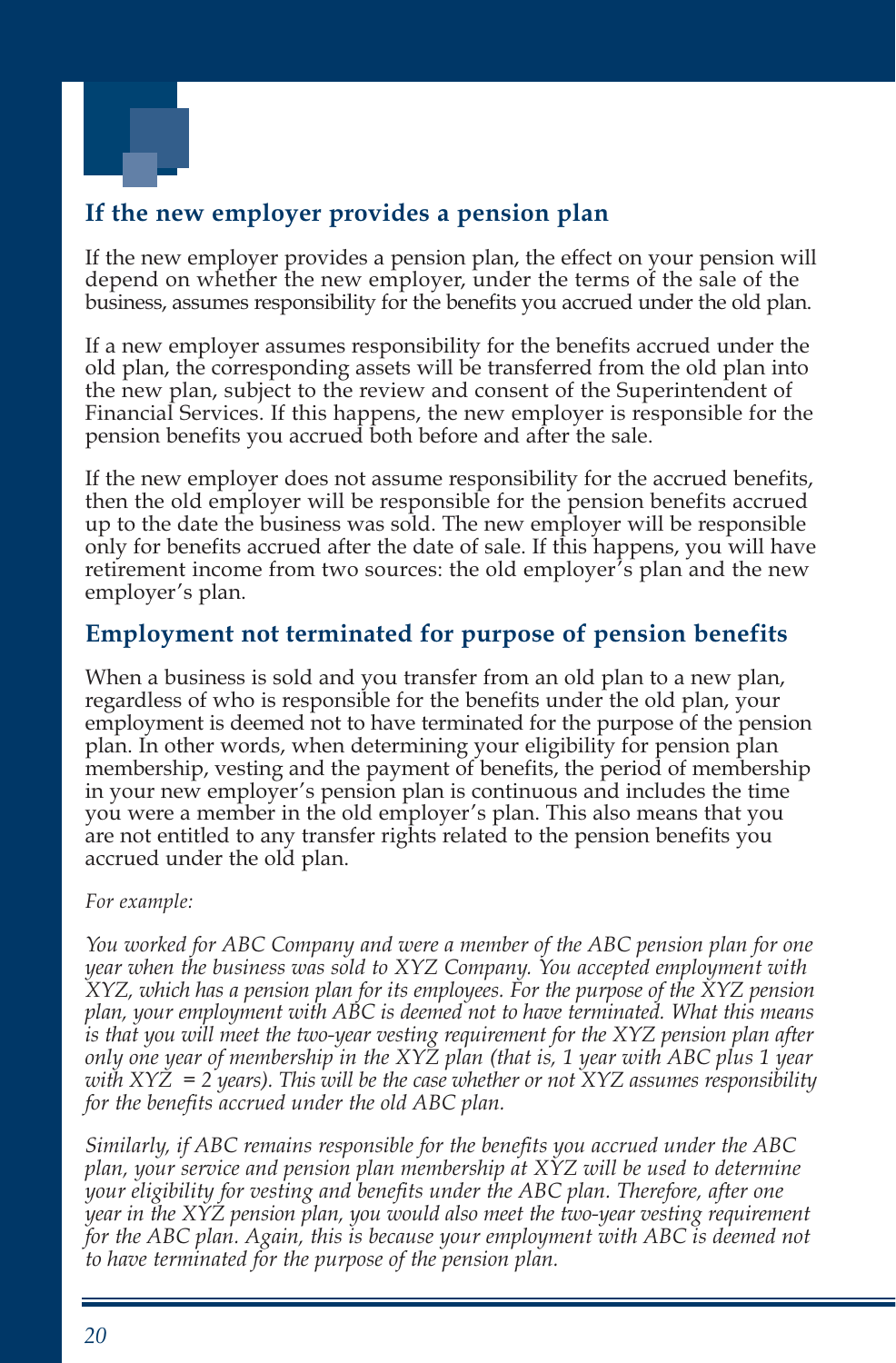# **Wind up (or Partial Wind up) of a Pension Plan**

A wind up occurs when a pension plan is terminated or discontinued, in whole or in part, usually at the decision of the employer. This most often occurs as a result of a downsizing or re-structuring where the employment of a significant number of active plan members is terminated, when a business or part of a business is shut down or when an employer becomes insolvent or bankrupt. However, depending on the circumstances, an employer can simply decide to discontinue a pension plan.

In some situations, the Superintendent of Financial Services may order that a plan be wound up, in whole or in part.

#### **Vesting on wind up**

The wind up date (that is, the date the wind up of the plan comes into effect) is usually determined by the employer. On this date, all members affected by the wind up become fully vested, even if they have not been plan members for two years. All affected members also stop accruing benefits under the plan, even though they may continue to work for the employer if it remains in business.

### **Enhanced benefit ("grow-in") for older or long-service workers**

If your plan provides enhanced early retirement benefits – for example, an unreduced early retirement pension – you may be entitled to the value of these enhanced benefits even though you do not meet the age or service requirements as of the date your plan winds up. This is often referred to as the "grow-in" right or benefit, because the PBA allows older or long-service members who meet certain requirements to "grow in" to the enhanced early retirement benefits they would have received if their plan had not been wound up.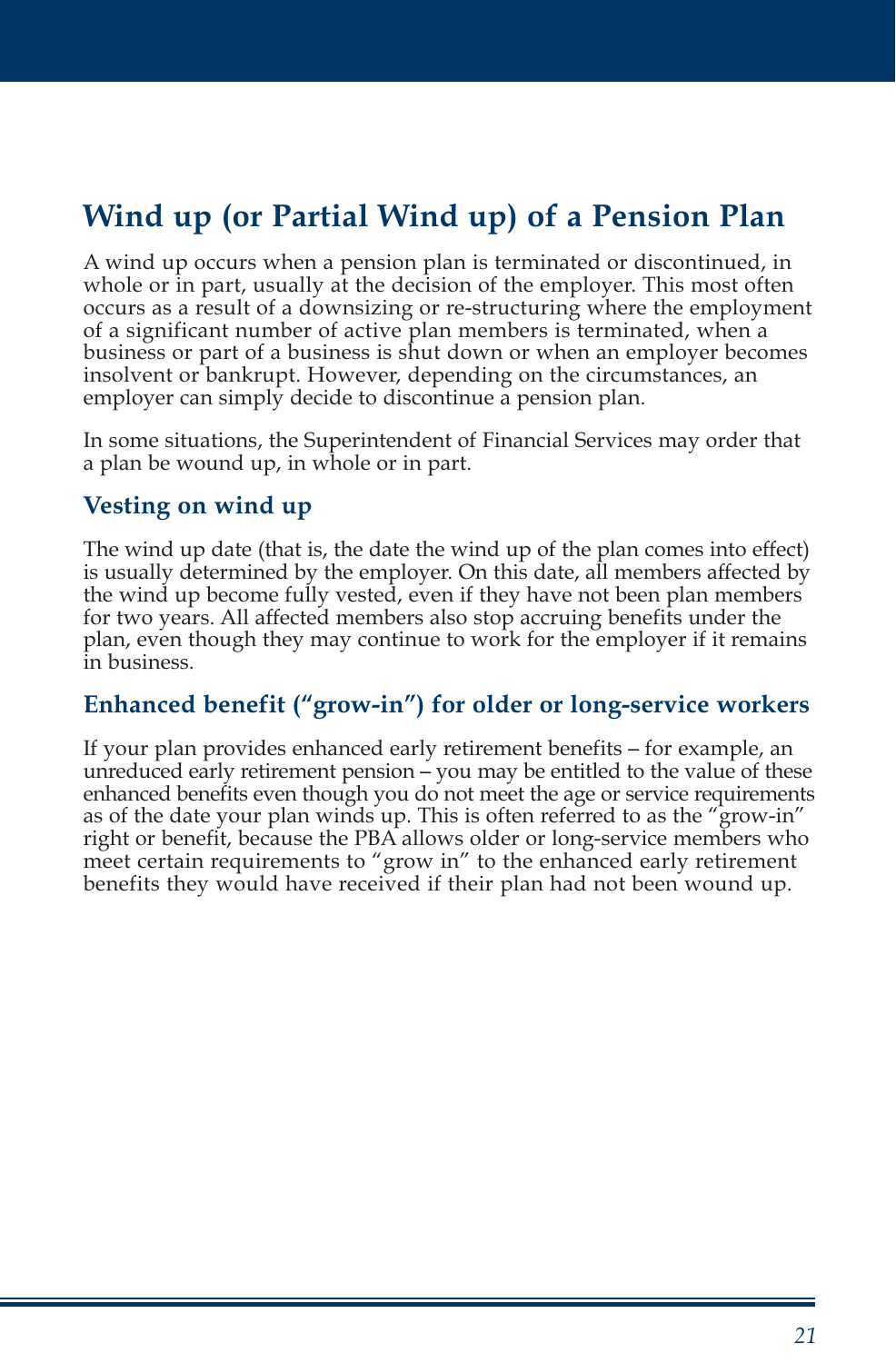

To qualify for grow-in, the combination of your age plus years of continuous employment or plan membership must equal at least 55 (sometimes called the "rule of 55") as of the plan's wind up date. If you qualify for the grow-in benefit and you have worked for the employer for at least 10 years, you are also entitled to "grow in" to any bridging benefits you would have received had your plan not been wound up.

The purpose of grow-in is to provide an enhanced level of retirement income security to older or long-service members affected by a wind up, since as a group they are more likely to face greater difficulties in finding new jobs or acquiring new skills when their employment ends.

#### *For example:*

*You are 45 years old and have 20 years of service with the employer at the time your pension plan is wound up. The normal retirement age in your plan is 65, that is, the date you would normally be entitled to an unreduced pension. However, your plan also has enhanced early retirement benefits that allow you to retire with an unreduced pension when your age and years of service equal 85 ("factor 85"). If your plan had not been wound up, you would have been able to retire with an unreduced pension at age 55, by which time you would have had 30 years of service.* 

#### So how does grow-in affect you in this situation?

*You qualify for grow-in because your combined age and service at the wind up date meets the "rule of 55". Therefore, you are entitled to be paid an unreduced pension when you reach age 55. The amount you receive, however, will be based on the pension benefits you accrued up to the wind up date (that is, you are not credited with actual additional years of service in the calculation of your pension benefit entitlement).* 

*If the PBA did not provide for grow-in, you would not receive an unreduced pension before you reached age 65 because you were not able to satisfy the conditions (that is, factor 85) required for enhanced early retirement at the time the plan was wound up.* 

### **Transfer rights**

If you are a member of a plan that is being wound up, you have the same transfer rights as a member whose employment is terminated under normal circumstances, even if you have reached early retirement age (see "Leaving a Job and Transfer Rights").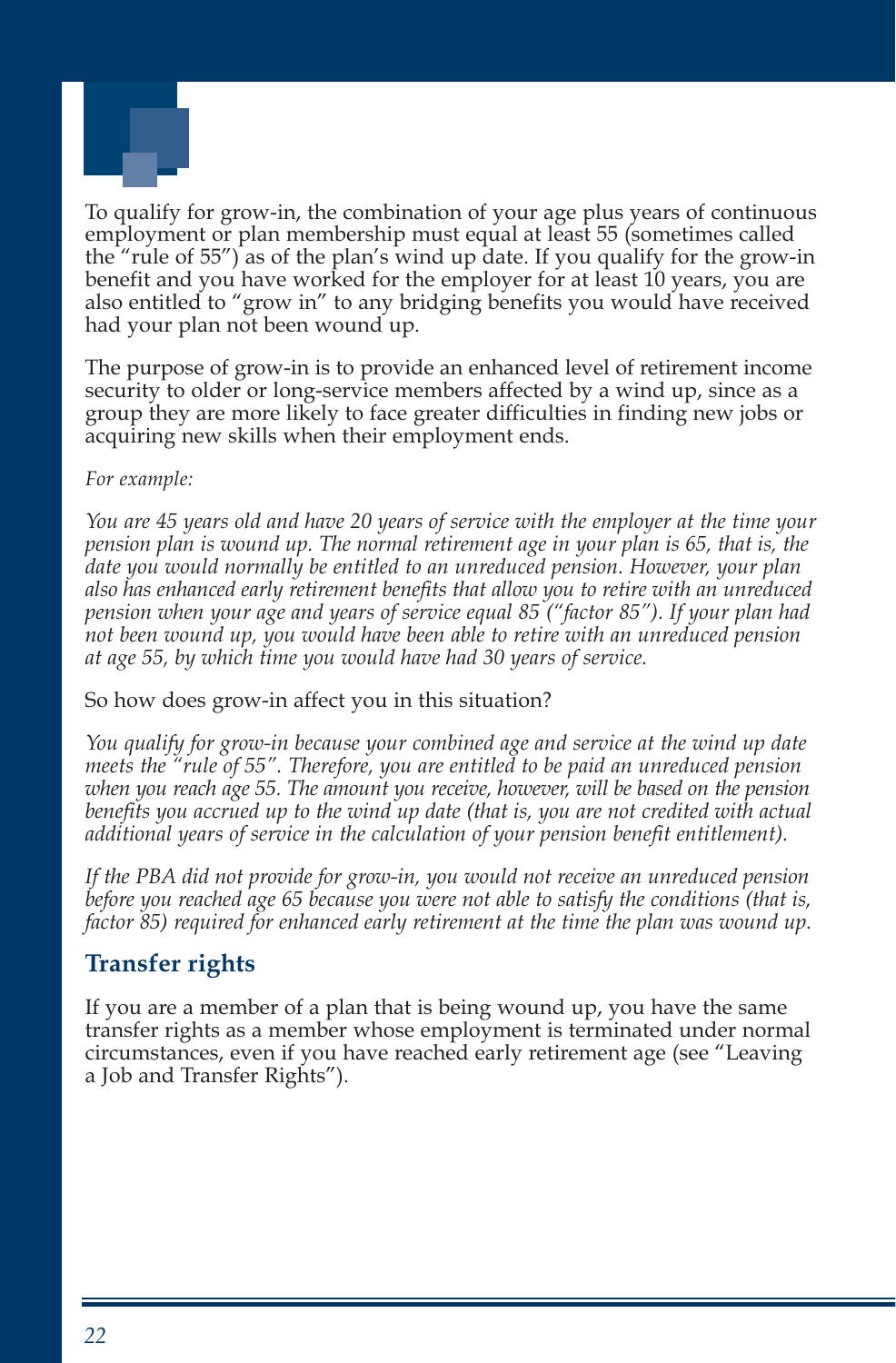# **Pension Benefits Guarantee Fund (PBGF)**

Sometimes an employer with a DB plan becomes insolvent or bankrupt, and there is not enough money in the pension fund to pay the pension benefits that were promised. In this situation, the business often has no other source of funds to pay the shortfall. When a plan is wound up in these circumstances, the PBGF guarantees payment of certain defined benefits in Ontario, subject to a number of limitations.

The PBGF does not cover:

- benefits provided by MEPPs;
- benefits in excess of \$1,000 per month;
- $\blacksquare$  benefits payable under a plan that is less than three years old;
- $\blacksquare$  any benefit improvements that came into effect in the previous three years;
- $\blacksquare$  certain types of special benefits, such as plant closure benefits;
- benefits provided by pension plans where an employer's obligation to contribute is limited to a fixed amount set out in a collective agreement;
- DC plan benefits;
- certain public sector pension plans; or
- benefits provided by plans referred to as "designated" plans under the federal *Income Tax Act*.

#### *For example:*

*Your former employer is bankrupt, and the pension plan has only 70% of the assets needed to cover all of the benefits payable. Your plan is covered by the PBGF, and your pension entitlement is \$1,500 per month. The PBGF would guarantee the first \$1,000 of your pension benefits, of which 70% (or \$700) would be paid out of the plan fund while the other \$300 would be funded by the PBGF. The remaining \$500 (of your original \$1,500 per month entitlement) would also be funded at 70% out of the plan fund but without any PBGF top-up. Therefore, your monthly pension would amount to \$1,350. If the PBGF did not exist, your monthly pension would be \$1,050.* 

The PBGF is funded by the employers who sponsor DB plans that are eligible for this coverage. These plan sponsors pay annual assessments to the PBGF, based on the number of members in the pension plan and the plan's financial status. The PBGF is the only guarantee fund of its kind in Canada.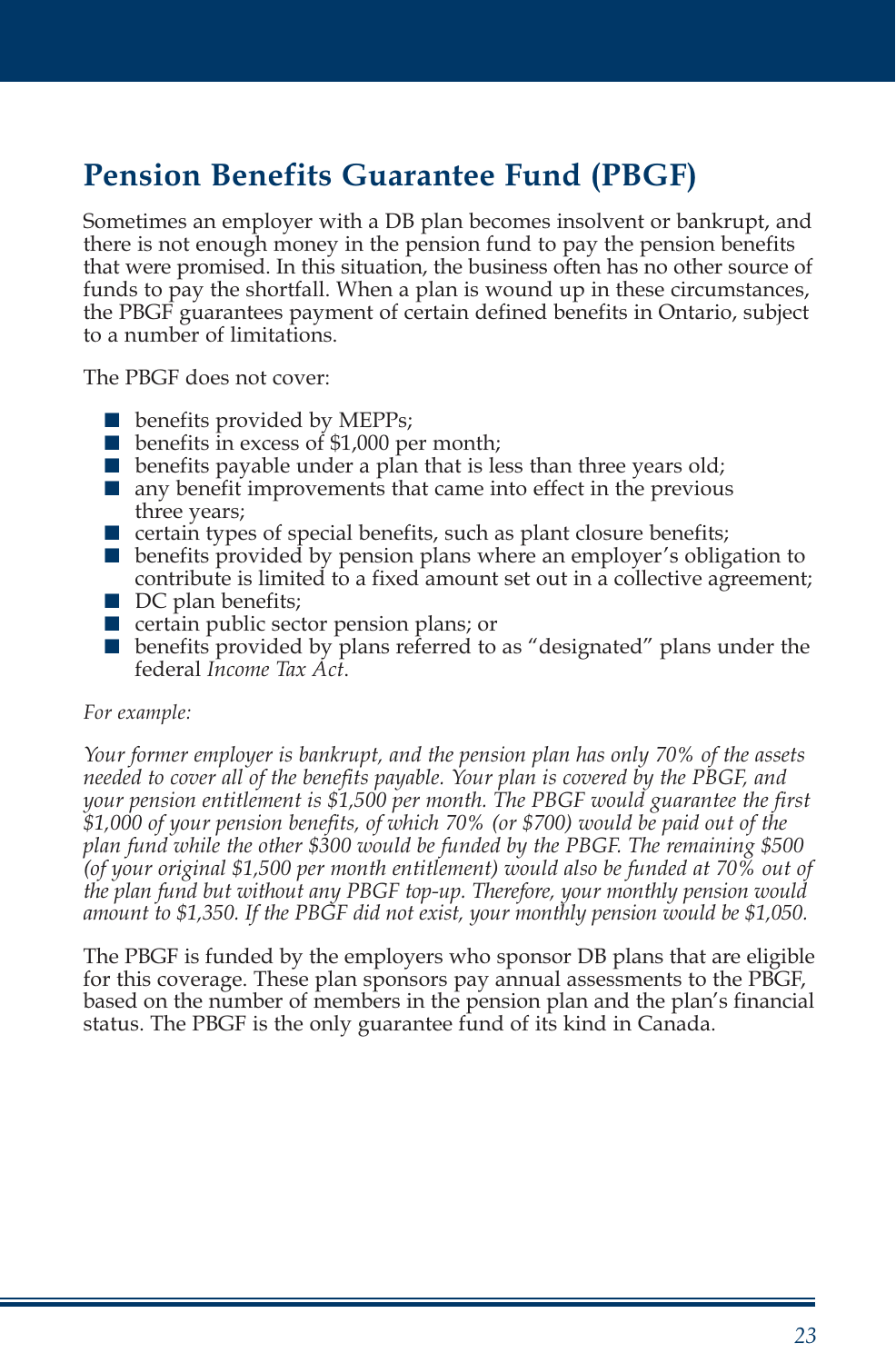

# **Pension Plan Administrator**

Every pension plan must have a plan administrator. The plan administrator is usually the employer that established the plan. However, the administrator may also be a board of trustees (in some cases, such as for a MEPP, with at least half of the trustees being member representatives), a pension committee (which must include member representatives), an insurance company (if it guarantees all benefits of the plan) or a special body authorized by an Act of the Legislature.

The administrator is responsible for the administration of the pension plan and the administration and investment of the pension fund. The administrator may hire a third party to manage the plan or its investments, but in such cases, the administrator remains responsible for supervising the work and ensuring that the work is done. The administrator has a duty of care and stands in a fiduciary relationship to the plan members, former members and others entitled to benefits under the plan. The agents of the administrator, whether employees or third parties, are subject to the same duty of care as the administrator.

The administrator must ensure that the pension plan and pension fund are administered in accordance with the law and the provisions of the plan. Among other things, the administrator is responsible for applying to register the pension plan and any amendments with FSCO, and communicating with plan members, former members and others entitled to benefits under the plan.

# **Registration of Pension Plan Amendments**

Applications to register amendments must be filed with FSCO by the administrator within 60 days after the plan is amended.

In the case of "adverse" amendments, the administrator must normally give written notice to all affected members and other persons, and their trade unions (if applicable), before the amendment is registered. An adverse amendment is one that:

- reduces the pension benefits that accrue after the amendment comes into effect; or
- adversely affects the rights or obligations of members or other persons entitled to payments from the fund.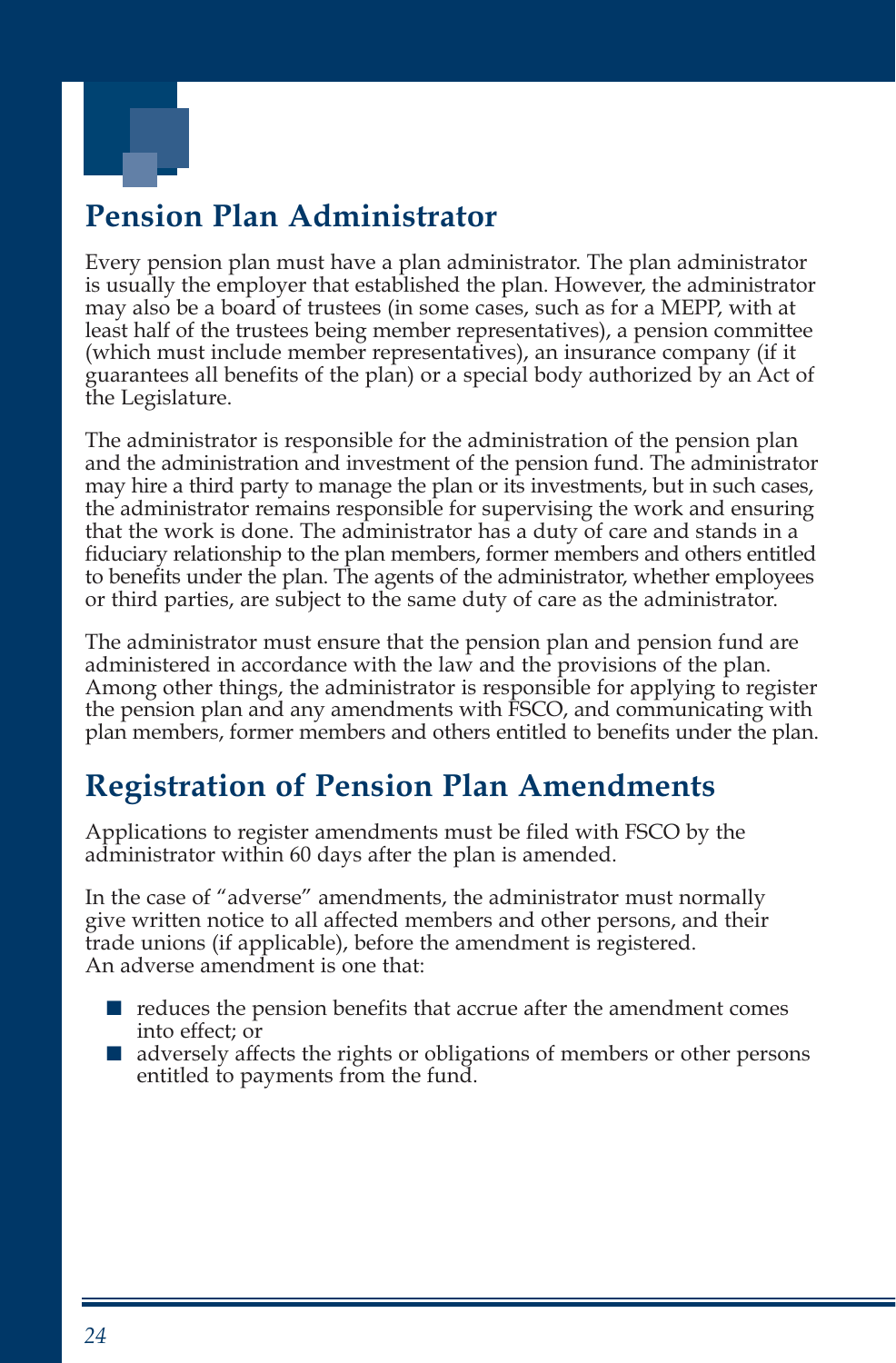For example, a change to the defined benefit formula in your plan that reduces the amount of the benefit you can accrue in future is an adverse amendment. In this case, the plan administrator would have to notify you (and others who are affected) of the amendment, provide you with an explanation and invite you to submit comments to the administrator and to FSCO before the amendment can be registered by FSCO. However, FSCO cannot refuse to register an adverse amendment if proper notice is given and it otherwise complies with the law.

Amendments to a plan (known as "void amendments") cannot reduce:

- $\blacksquare$  the amount of pension benefits already accrued;
- the commuted value of pension benefits already accrued; or
- a pension already being paid.

However, these "void amendment" prohibitions do not apply in the case of a MEPP that is established by a collective agreement or trust agreement or a DB plan where an employer's obligation to make contributions is limited to a fixed amount set out in a collective agreement.

# **Information Rights for Pension Plan Members and Others**

Members and former members are entitled to information about their pension plan, as it applies to them, and the plan administrator has a duty to provide this information in a timely manner (also see "Member Inquiries").

Your plan administrator must provide:

- a written explanation of the pension plan to employees within 60 days of their eligibility for membership or their hiring (if plan membership begins immediately);
- an annual statement to members within six months of the plan's year-end;
- a retirement statement to members within 30 days of retirement (and a description of their retirement options at least 60 days before retirement);
- a termination statement to members within 30 days of their employment termination; and
- a death benefit statement to the surviving spouse, designated beneficiary or estate within 30 days of notice of death.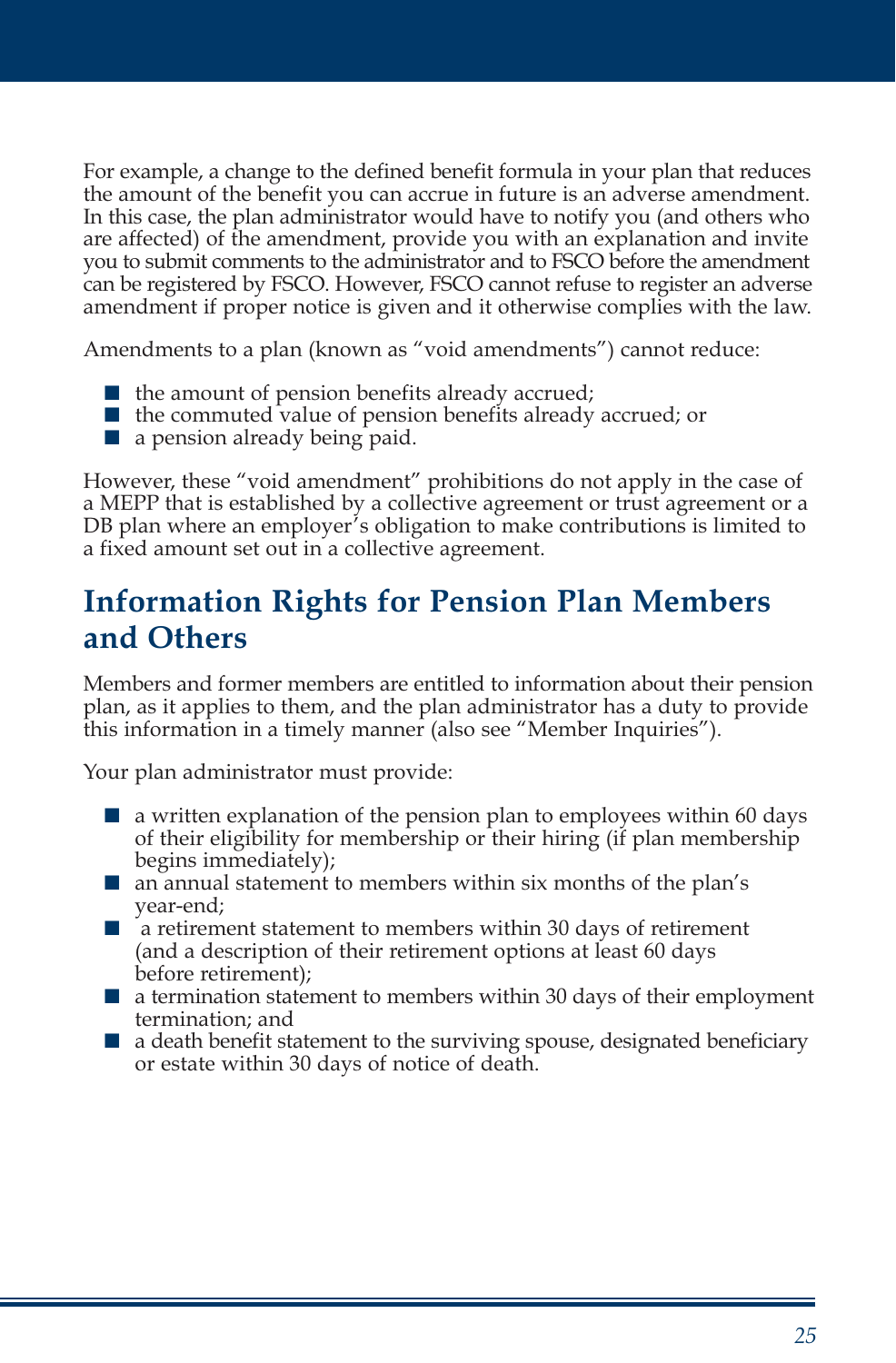

Your plan administrator must also make certain documents available for examination, if requested in writing, to:

- a member or former member;
- the spouse of a member or former member;
- any other person entitled to benefits under the plan;
- a representative of a trade union that represents members of the plan;
- an employer that participates in the plan;
- a person required to make contributions on behalf of an employer; or
- an agent of any of the above, if authorized in writing.

These documents include:

- $\blacksquare$  the current plan text, including any plan amendments;
- any documents related to the pension plan that must be filed in support of an application for registration of the plan and any amendments, such as a trust agreement;
- annual information returns;
- $\blacksquare$  financial statements regarding the pension plan or pension fund;
- actuarial funding reports;
- $\blacksquare$  documents delegating administration of the pension plan or fund;
- correspondence between the plan administrator and FSCO within five years before the date of the request;
- any statement of investment policies and procedures (SIPP); and
- those parts of an agreement concerning the purchase or sale of a business or the assets of a business that relate to the plan.

The person or party making the request is not entitled to examine these documents more than once in a calendar year. The documents must be made available to members and former members at the place they are or were employed or, to any person or party entitled to information, at a mutually agreed upon place. If copies of documents are requested, the administrator can charge a reasonable fee for photocopies.

Pension plan documents that are filed with FSCO can also be inspected by the plan administrator or the parties listed above at FSCO's offices, by appointment, and photocopied for a fee. If you would like to make an appointment to inspect your plan documents, please contact FSCO's Pension Plans Branch at (416) 250-7250.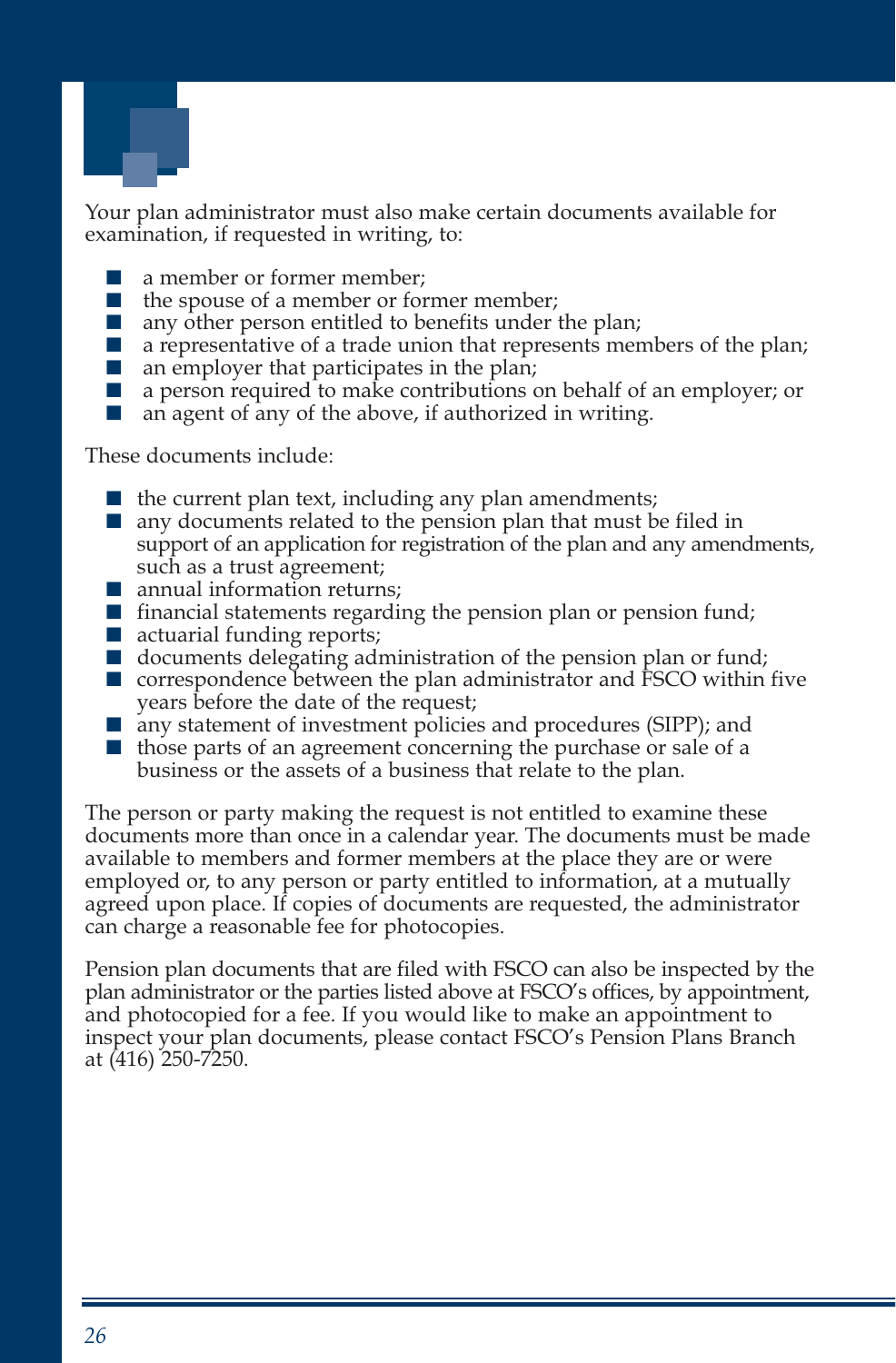# **Pension Plan Advisory Committee**

Members and former members of a plan can establish a pension plan advisory committee by a majority vote. Each class of employees covered by the pension plan is entitled to at least one representative on the committee. Former members are also entitled to appoint one representative.

The purpose of an advisory committee is to monitor the pension plan and make recommendations on its administration, although these need not be accepted by the plan administrator. The committee also promotes awareness and understanding of the plan. In order to do this, the advisory committee (or its representative) has the right to examine the records of the administrator relating to the pension plan and pension fund, but not personal information contained in those records.

# **Other Legislation Affecting Pension Benefits**

The rights of pension plan members and former members can be affected by legislation other than the PBA.

### *Income Tax Act* **(Canada)**

The federal *Income Tax Act* encourages employers to establish registered pension plans by making the contributions to those plans tax-deductible and the investment income tax-exempt, up to specified maximum limits. The federal *Income Tax Act* also requires employers to report a Pension Adjustment (PA) on the T4 slips issued to employees who are plan members.

A PA is the assumed value of the benefits earned in a registered pension plan in that year. For a DC plan member, the PA is simply the total of the employer and member contributions for the year, plus any additional voluntary contributions. For a DB plan member, the PA is based on a formula set out in the federal tax regulations. The amount of a PA reduces the RRSP contribution room you have available that year.

For any questions about the calculation of your PA, please contact your employer; for any questions about RRSP contributions, please contact the Canada Revenue Agency.

It should also be noted that any monies payable from a registered pension plan are taxable.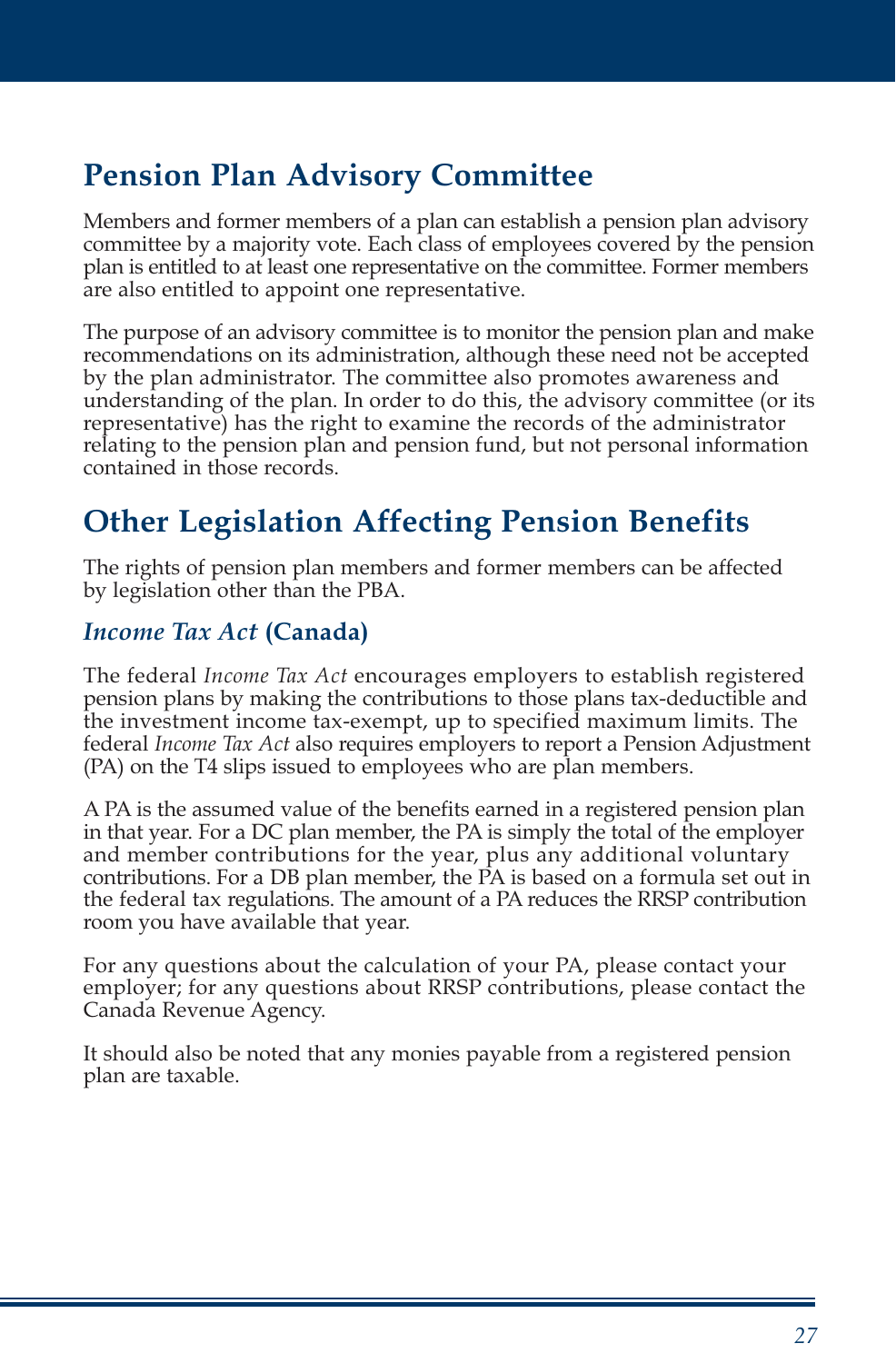

# **Ontario** *Employment Standards Act, 2000* **(ESA)**

Plan members on pregnancy or parental leave, family medical leave or emergency leave, as defined by the ESA, continue to participate in the pension plan unless they:

- elect in writing not to do so; or
- the plan is contributory and the member declines to pay his or her contributions during the leave period.

The ESA also requires an employer to continue making contributions to a pension plan on behalf of a member during the statutory termination notice period.

### **Ontario** *Workplace Safety and Insurance Act, 1997*

When a plan member is absent from work as the result of a workplace injury, the employer must continue making contributions to the pension plan during the first year of the absence, unless the plan is contributory and the member declines to pay his or her contributions during the absence. There may be exceptions in the case of a MEPP.

# **Ontario** *Family Law Act* **(FLA)**

Under the FLA, pensions are family property and can be divided along with other family assets in the event of marriage breakdown.

# **Pension Splitting on Marriage Breakdown**

In the event of marriage breakdown, the PBA permits the division of pension assets by domestic contract or court order under the FLA, subject to certain restrictions. The former spouse of a pension plan member cannot gain access to the member's pension benefits until the member is entitled to receive benefits or reaches the normal retirement date, whichever comes first. The former spouse can receive no more than 50% of the pension benefits accrued by the plan member while the two were spouses.

A plan administrator who receives a copy of the domestic contract or court order must provide the former spouse with written notice of the member's termination of employment, a copy of the member's termination statement and the options available to the former spouse. The options available to the former spouse are the same as those offered to the member.

If a marriage breaks down after a member has already transferred the commuted value of the pension benefits out of the plan or has begun to receive pension payments, an immediate assignment of pension credits between the parties can be made. Any amount transferred to the non-member spouse continues to be locked in.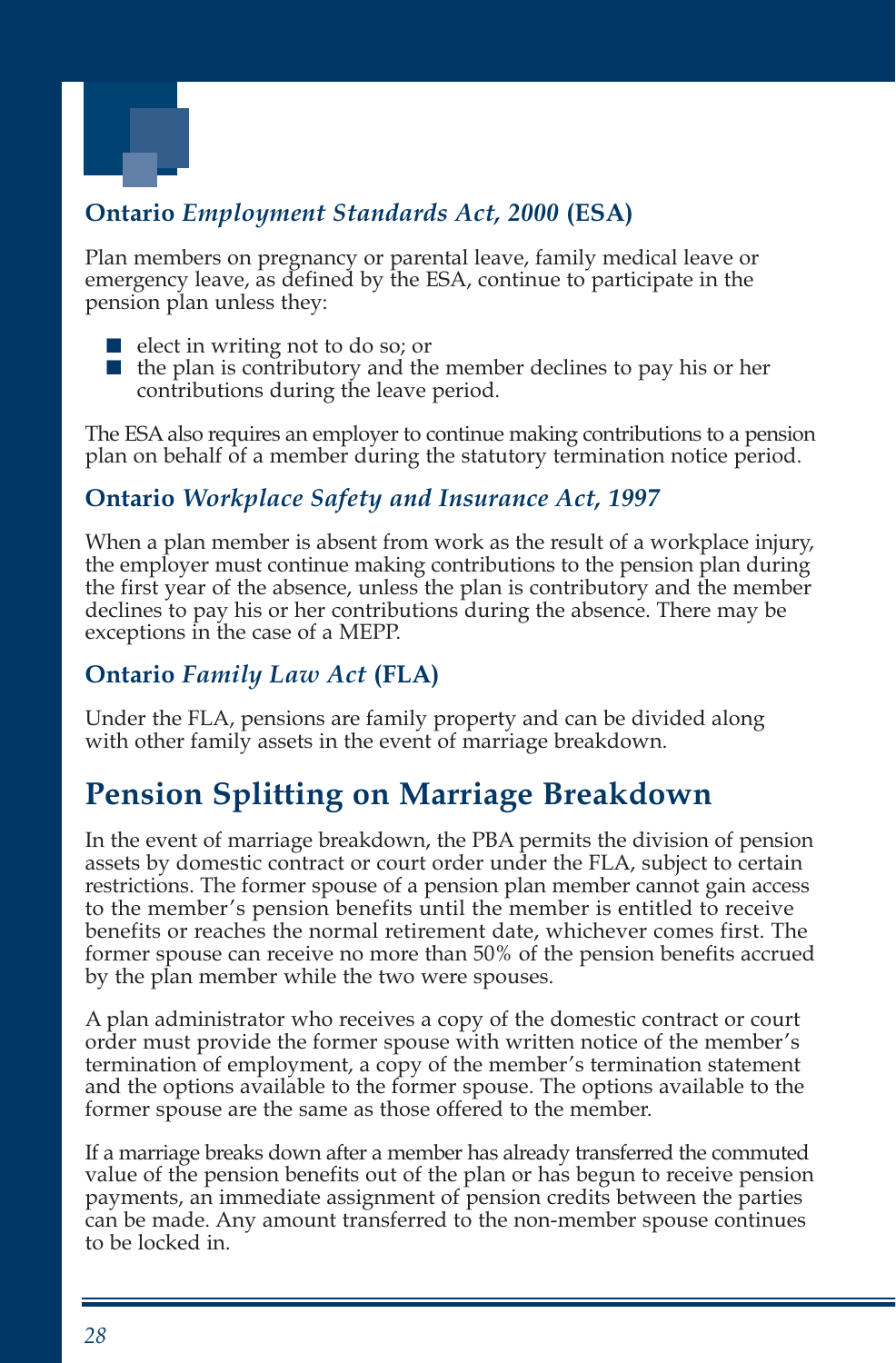The PBA does not specify how a pension is to be valued when pension assets are divided on marriage breakdown. Valuation principles have been established in a number of court decisions.

# **Member Inquiries**

A pension plan administrator has a duty and an obligation to answer questions from pension plan members and others entitled to benefits under the plan. The checklist below (see "Know the Facts") gives some examples of questions you may want to ask your plan administrator.

If you have a question or concern about your pension plan that is not covered by your plan's pension booklet, you should contact your plan administrator. It is often a good idea to contact your administrator in writing and ask that you receive a written reply. The plan administrator should answer you within 30 days of receiving your inquiry. If you have a complaint or concern that you are not able to resolve with your plan administrator, you may write FSCO for assistance at:

Pension Plans Branch Financial Services Commission of Ontario 5160 Yonge Street, Box 85 Toronto, ON M2N 6L9

When you write FSCO, please set out the question or the nature of the problem and include all relevant facts and documents, including the name of your employer, the name and registration number of your pension plan and copies of any correspondence between you and your plan administrator about the complaint or concern. Our objective in assisting you in this situation is to ensure that the plan is being administered in compliance with the PBA and regulations and the pension plan documents.

In order for us to move a complaint forward, we must often share this material with the plan administrator. Under the PBA and privacy legislation, we need your consent to do this. Therefore, we suggest that you provide us with this consent in your letter to us, noting any limits on the sharing of this material.

FSCO does not keep personal data about individual pension plan members, so we are not able to answer questions about the details of your individual benefits and entitlements. That is the plan administrator's responsibility. Your annual pension statement, as well as the pension plan booklet, should include most of the information relevant to your accrued benefits and entitlements.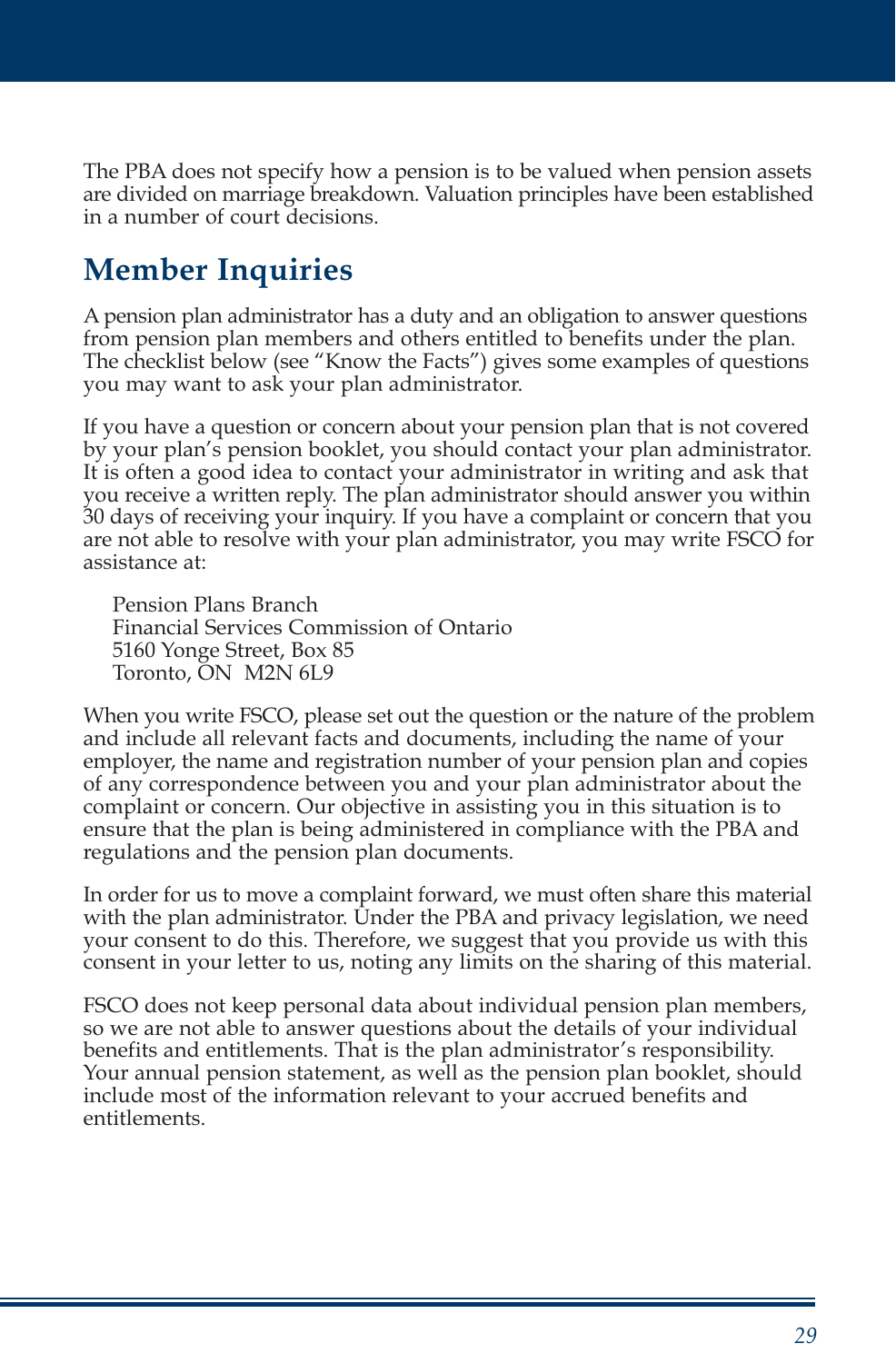

# **FSCO's Pension Plan Information Access**

Pension Plan Information Access is available on FSCO's website and provides the following information about most Ontario-registered pension plans:

- $\blacksquare$  the plan registration number;
- the plan name;
- the corporate name and address of the plan sponsor, plan administrator and pension fund custodian;
- the effective date, fiscal year end, plan type, benefit type and total active membership of the plan;
- the FSCO staff member assigned to the plan; and
- information about selected transactions and filings.

To search for information on a particular pension plan, visit our website at www.fsco.gov.on.ca.

# **Know the Facts**

It is important for you to have all the facts about your pension plan so that you can make informed financial decisions. Here are some sample questions or issues you may want to address.

- Am I eligible to join the pension plan? When? Can I join if I work part-time?
- Do I have to join the plan?
- What is the name of the pension plan?
- What is the plan's registration number, and where is the plan registered?
- Are there any brochures or other materials that describe the plan?
- What type of plan do I belong to?
- Do I have to contribute to the plan? Can I contribute more if I want to?
- How much does my employer contribute?
- When will I receive my annual pension statement?
- When will my pension be vested?
- What happens if I leave my job before I retire?
- What happens if I die before I retire?
- When happens when I die after I retire?
- What is the normal retirement date under the plan? At what age can I retire early?
- Will my pension be reduced if I retire early?
- What happens to my pension if I continue to work after the normal retirement date?
- What happens if I become disabled before I retire?
- What happens if I become terminally ill?
- How is my pension calculated? Is it indexed?
- Will my benefits be reduced when I receive Canada Pension Plan benefits?
- How do I name or change a beneficiary?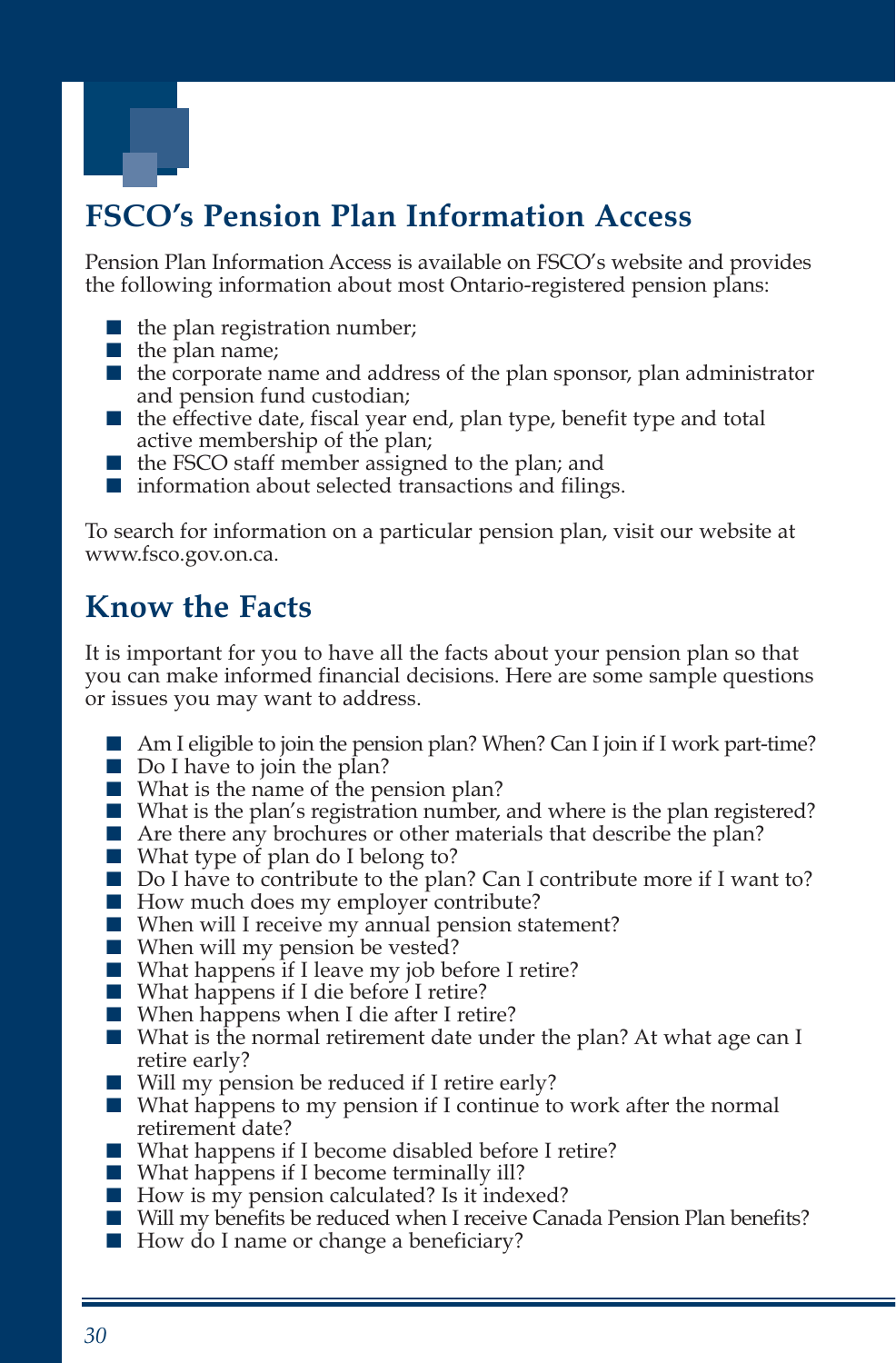- Where can I see the pension plan documents?
- When will I be told if the plan is amended?
- Does the employer offer any sessions on retirement financial planning?
- What happens if my employer's business has been sold?
- What happens if my employer has gone out of business?
- Can I select the investments for my DC pension account?
- Do I have a say in how the plan is administered?
- What is the financial position of the plan?

# **Questions About Personal Financial Matters**

There are some questions that only you can answer. Neither FSCO nor your plan administrator can make personal financial decisions for you.

For example:

- I terminated my employment and have been offered options regarding my benefits. Should I choose a deferred pension or transfer the money out of the plan?
- My employer has offered me an early retirement window. Should I take it?
- I'm retiring at the end of the year. Should my spouse and I choose a joint and survivor annuity or a single life annuity?
- I don't have a spouse. Whom should I name as my beneficiary?
- My workplace pension plan is being wound up, and there's a surplus sharing agreement. Should I consent to it?

For these types of questions, you are encouraged to seek expert advice from, for example, a financial planning consultant, lawyer, actuary or accountant.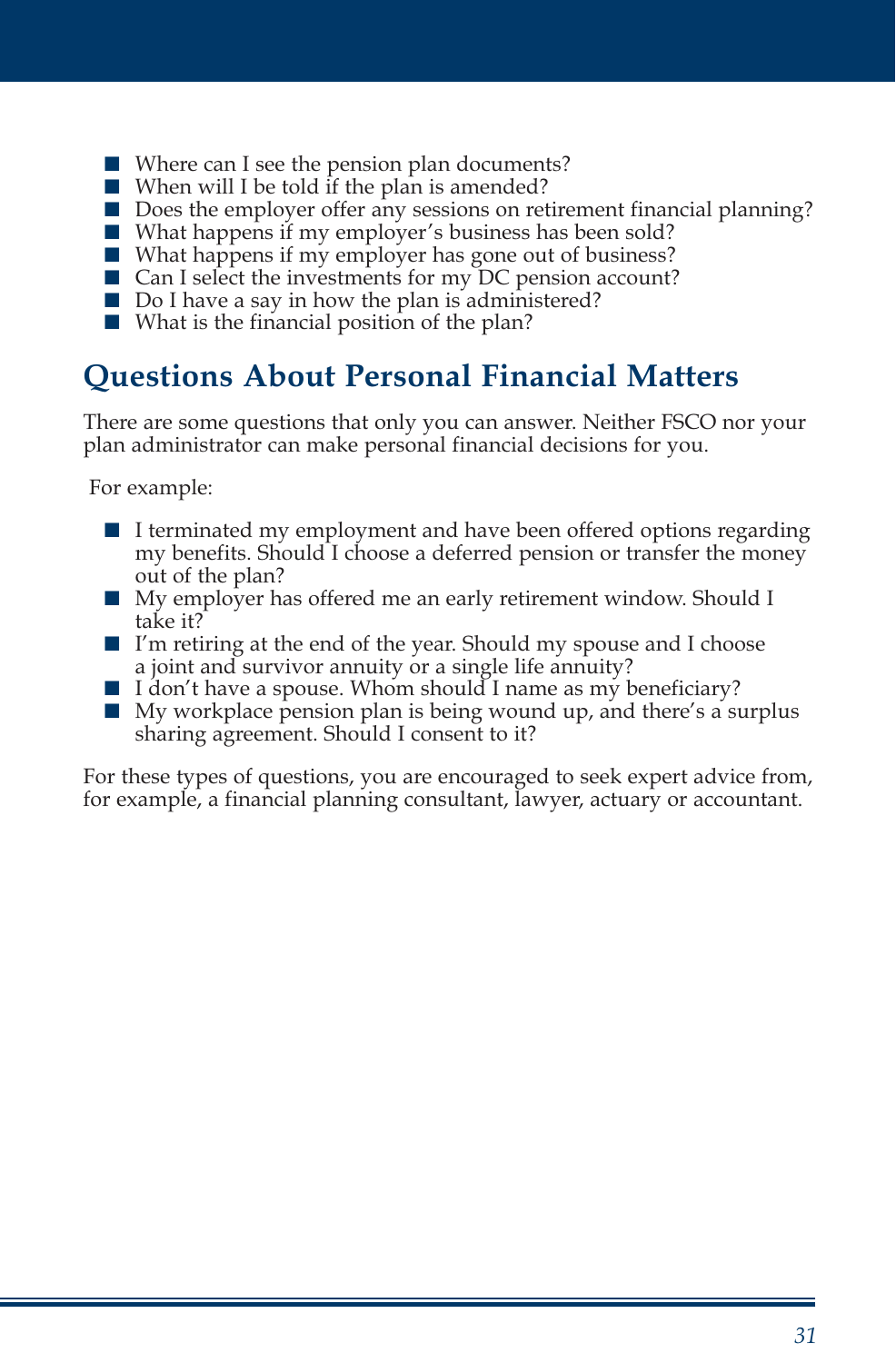

# **Glossary of Pension Terms**

The following terms are explained for the purpose of this brochure, "Your Pension Rights".

**ACCRUED / EARNED PENSION (ACCRUED / EARNED BENEFITS)** – Amount of pension (or pension benefits) credited to a plan according to an individual's service, earnings, etc., up to a given date.

**ACTUARY** – A professional responsible for, among other things, performing valuations of the assets and liabilities of pension plans and calculating the costs of providing pension plan benefits. In Canada, a person must be a member of the Canadian Institute of Actuaries (CIA) to be recognized as a professional actuary.

**ADMINISTRATOR** – The person or persons responsible for managing the pension plan and the pension fund. In most cases, the employer is the plan administrator (although the employer may hire a third party to administer the plan on its behalf), but the plan administrator can also be a board of trustees, a pension committee, an insurance company or some other body established by law.

**BRIDGING BENEFIT** – A temporary benefit provided to individuals who retire before they are entitled to receive Canada Pension Plan (CPP), Quebec Pension Plan (QPP) or Old Age Security (OAS) retirement benefits.

**COMMUTED VALUE** – The amount of a lump sum payment payable today that is estimated to be equal in value to a future series of pension payments.

**CONTINUOUS EMPLOYMENT OR MEMBERSHIP OR SERVICE** – The period during which an employee is continuously employed by the same employer or continuously participates in that employer's pension plan, including periods of temporary absence or suspension or periods of layoff. May include service with an associated or former employer. To be distinguished from credited service.

**CONTRIBUTORY PLAN** – A pension plan that requires members to make contributions, normally by payroll deduction.

**CREDITED SERVICE** – The length of service used in a pension plan formula to calculate a defined benefit.

**DEFERRED PENSION** – A pension that is determined when a member's employment or plan terminates, but which is not payable until some later date, usually at the member's normal or early retirement age.

**DEFINED BENEFIT (DB) PLAN** – A pension plan that defines the pension benefit to be provided (based on years of service, earnings, etc.). May be contributory or non-contributory.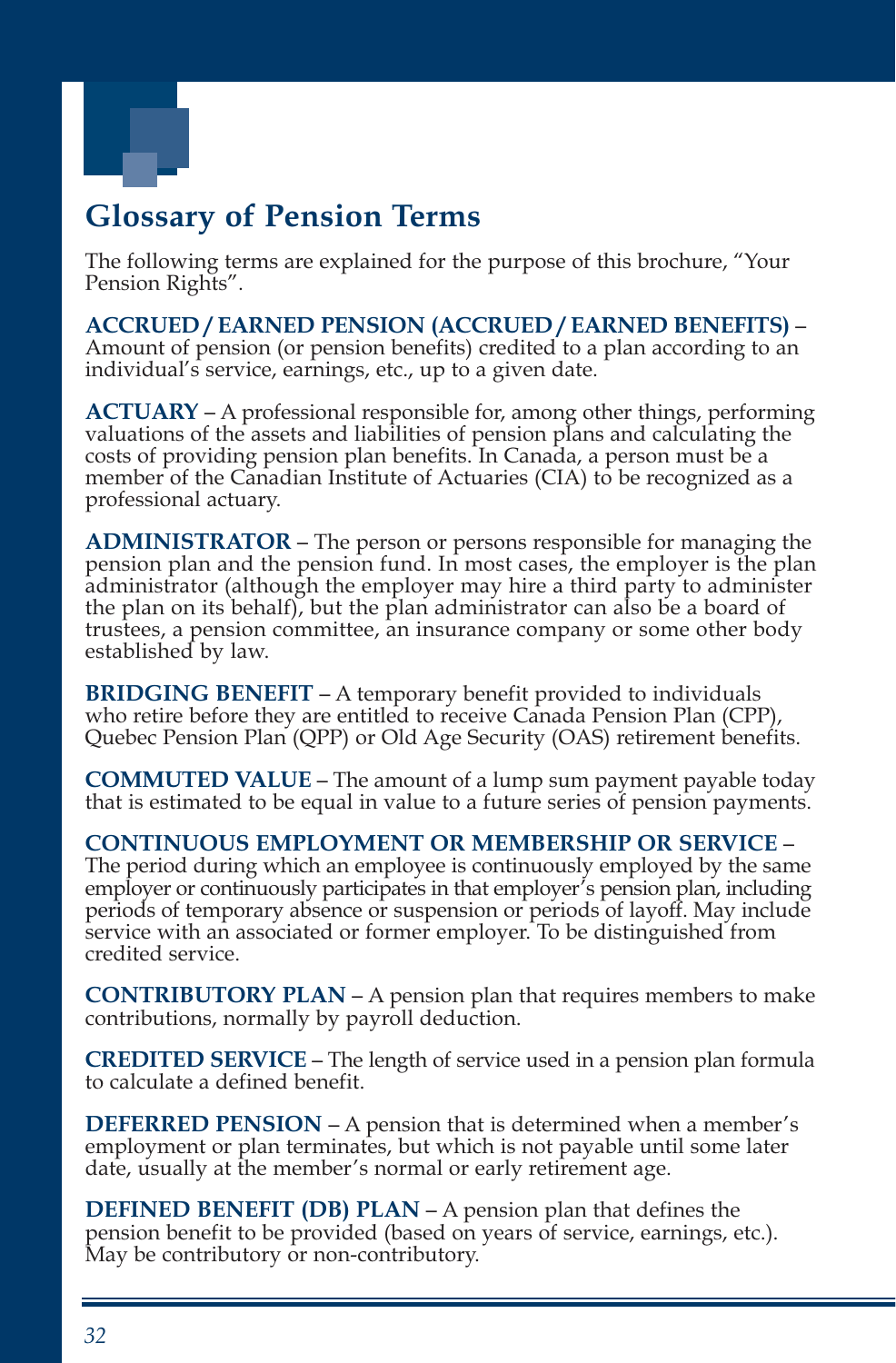**DEFINED CONTRIBUTION (DC) PLAN – A pension plan that defines** the amount of contributions (including required member contributions, if any) to the pension plan. The value of the pension benefits a member will receive on retirement is calculated at that time and is based on the accumulated contributions and the investment return on those contributions allocated to the individual's account. Also known as a money purchase plan.

**FORMER MEMBER** – A person who has terminated employment or membership in a pension plan and is entitled to a deferred pension under the plan or is being paid a pension.

**GUARANTEED LIFE ANNUITY** – A life annuity that will be paid for the lifetime of a person or for a certain period, whichever is longer, but in any event for a minimum period. For example, if a person who owns an annuity with a 10-year guarantee dies after eight years, payments will continue to be made to a beneficiary or the estate for two years.

**JOINT AND SURVIVOR PENSION OR ANNUITY** – A pension or life annuity payable until the death of the retired plan member, and then to the surviving spouse until his or her death. This must be provided as an option when a member terminates employment. Payments to the survivor are often reduced by 40% after the member's death.

#### **LIF** – See **Life Income Fund**.

**LIFE ANNUITY** – In the pension context, periodic payments (usually monthly) provided by the terms of a contract that will be paid for the lifetime of a person (the annuitant), or the person and his or her designated beneficiary. Annuities are normally purchased from insurance companies.

**LIFE INCOME FUND (LIF)** – A particular form of Registered Retirement Income Fund (RRIF) offered by financial institutions. A LIF may be purchased with money transferred out of a pension plan when a member terminates employment. A LIF is used to provide a regular retirement income and is subject to minimum and maximum annual income payment limits. LIFs are governed by the PBA and the federal *Income Tax Act*.

#### **LIRA** – See **Locked-in Retirement Account**.

**LOCKED-IN RETIREMENT ACCOUNT (LIRA)** – A particular form of a Registered Retirement Savings Plan (RRSP) offered by financial institutions. A LIRA is used to hold money that is transferred out of a pension plan when a member terminates employment. LIRAs are governed by the PBA and the federal *Income Tax Act*. Often referred to as a "locked-in RRSP."

**LOCKED-IN RETIREMENT INCOME FUND (LRIF)** – Similar to a LIF, a particular form of RRIF offered by financial institutions. An LRIF may be purchased with money transferred out of a pension plan when a member terminates employment. An LRIF is used to provide a regular retirement income and is subject to minimum and maximum annual income payment limits. LRIFs are governed by the PBA and the federal *Income Tax Act*.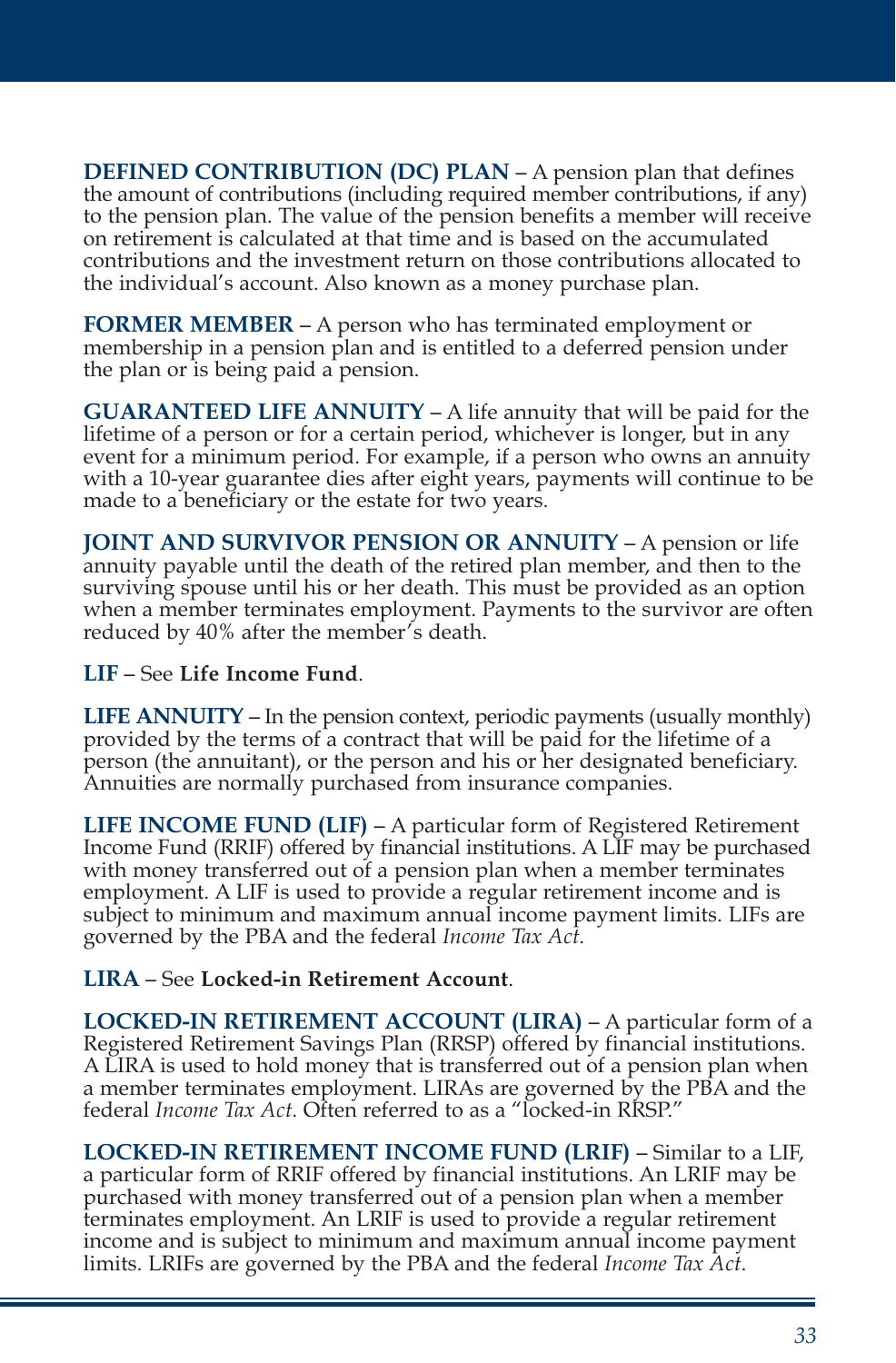

**LOCKING IN** – A legislative requirement that vested pension benefits be used only for the purpose of providing a retirement income. Also applies to LIFs, LIRAs and LRIFs.

#### **LRIF** – See **Locked-in Retirement Income Fund**.

**MEMBER** – An employee on whose behalf an employer is required to make contributions to a pension fund and who has not terminated membership in the pension plan or started to receive pension payments. Also known as an "active member".

#### **MONEY PURCHASE PLAN** – See **Defined Contribution (DC) Plan**.

**NON-CONTRIBUTORY PLAN** – A pension plan in which all required contributions are made only by the employer.

**NORMAL RETIREMENT AGE OR DATE** – The age or date at which a member is entitled to an unreduced pension.

**PBA** – See *Pension Benefits Act*.

#### **PBGF** – See **Pension Benefits Guarantee Fund**.

**PENSION** – Generally, periodic payments that provide a regular retirement income for the lifetime of a person who is entitled to benefits under the terms of a pension plan.

**PENSION ADJUSTMENT (PA) – An amount calculated each calendar** year under the federal *Income Tax Act* that is used to determine an individual's maximum annual RRSP contribution. The adjustment reduces the allowable annual RRSP contribution room by taking into account the assumed value of any pension benefits earned or contributions made under a registered pension plan during the previous year. For DC plans, the PA is the total of all employer and employee contributions for the year. For DB plans, the PA is determined by a formula under the federal tax regulations.

**PENSION BENEFITS ACT (PBA)** – The Ontario legislation that establishes minimum standards for registered pension plans.

**PENSION BENEFITS GUARANTEE FUND (PBGF)** – A fund established under the PBA, and to which employers contribute, that guarantees specified defined benefits when an employer is insolvent or bankrupt and is unable to fund all of the pension benefits owed when a plan is wound up.

**REGISTERED PENSION PLAN** – A plan organized and administered to provide pensions for employees, which is regulated by the PBA, and to which an employer is required to make contributions. Does not include government programs such as the Canada Pension Plan (CPP), Quebec Pension Plan (QPP) or Old Age Security (OAS) Program.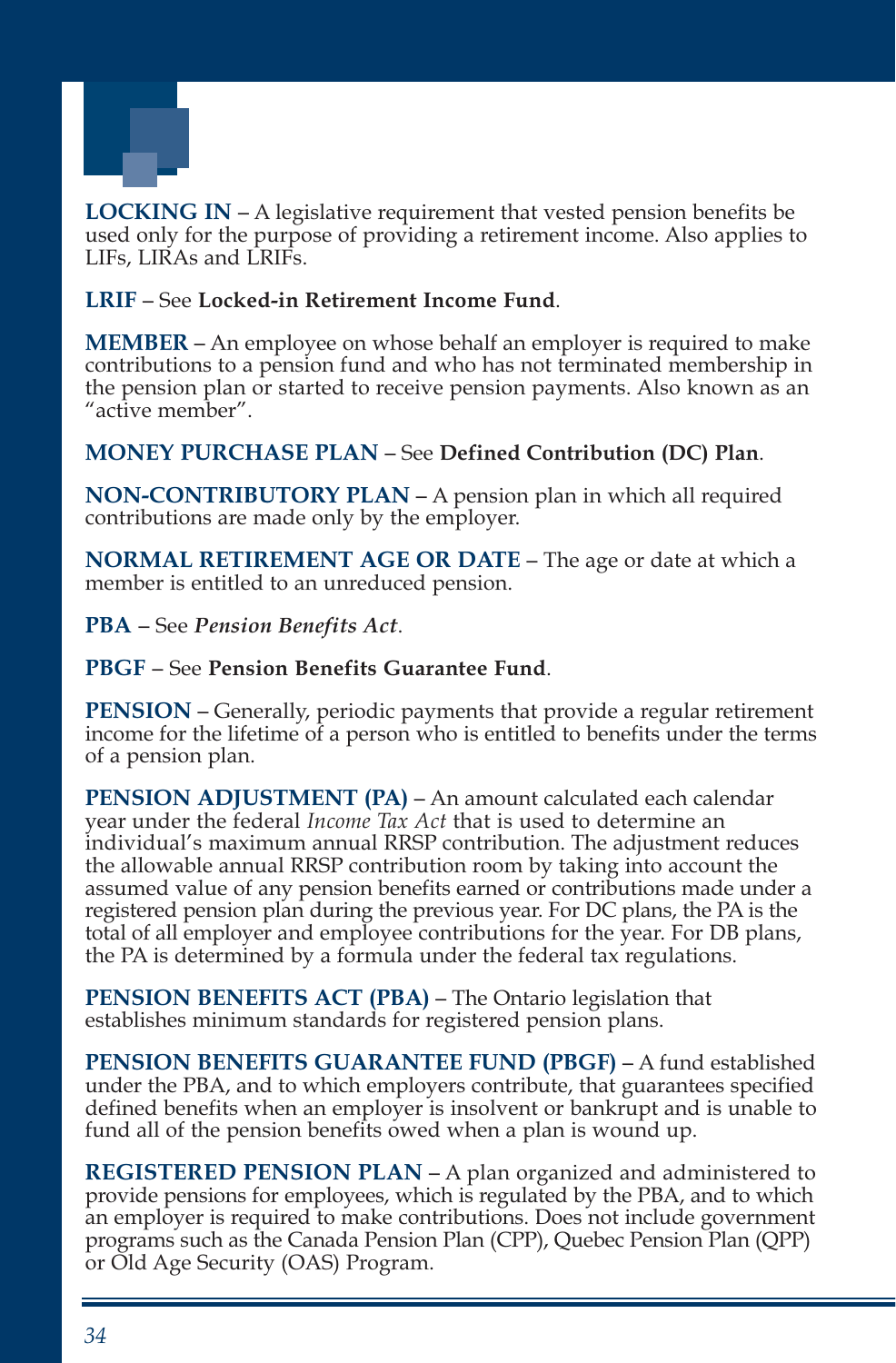**REGISTERED RETIREMENT INCOME FUND (RRIF)** – A personal retirement income fund offered by financial institutions. A RRIF is used to provide an ongoing minimum flow of income and is subject to minimum annual income payment limits. RRIFs are governed by the federal *Income Tax Act.* In Ontario, money cannot be transferred from a registered pension plan to a regular unlocked RRIF.

**REGISTERED RETIREMENT SAVINGS PLAN (RRSP)** – A personal retirement savings plan offered by financial institutions. RRSP contributions can be deducted from an individual's taxable income, up to a specified amount. RRSPs are governed by the federal *Income Tax Act.* In Ontario, money cannot be transferred from a registered pension plan to a regular unlocked RRSP.

#### **RRIF** – See **Registered Retirement Income Fund**.

#### **RRSP** – See **Registered Retirement Savings Plan**.

**SPOUSE** – Either of two persons who are married to each other; or who are not married to each other but have been living together either in:

- a conjugal relationship continuously for a period of at least three years; or
- a conjugal relationship of some permanence and are the natural or adoptive parents of a child, both as defined in the Ontario *Family Law Act.*

**VESTED BENEFITS (VESTING)** – Benefits to which a pension plan member or former member is entitled unconditionally under a pension plan as a result of satisfying age or service requirements.

**WIND UP / PARTIAL WIND UP** – Termination or discontinuation of all or part of a pension plan, usually at the decision of the employer. Often results from bankruptcy, corporate restructuring or downsizing.

**YEAR'S MAXIMUM PENSIONABLE EARNINGS (YMPE)** – A term used in the Canada Pension Plan that refers to the earnings on which CPP and QPP contributions and benefits are calculated. The YMPE is re-calculated each year according to a formula based on average wage levels. The YMPE is published annually by the Bank of Canada.

#### **YMPE** – See **Year's Maximum Pensionable Earnings**.

Remember to visit FSCO's website at www.fsco.gov.on.ca for more information on:

- pensions:
- applying for special access to money in LIRAs, LIFs and LRIFs;
- automobile insurance;
- other types of insurance products;
- how to file a complaint against your insurance company;
- FSCO's dispute resolution services; and
- important consumer tips.